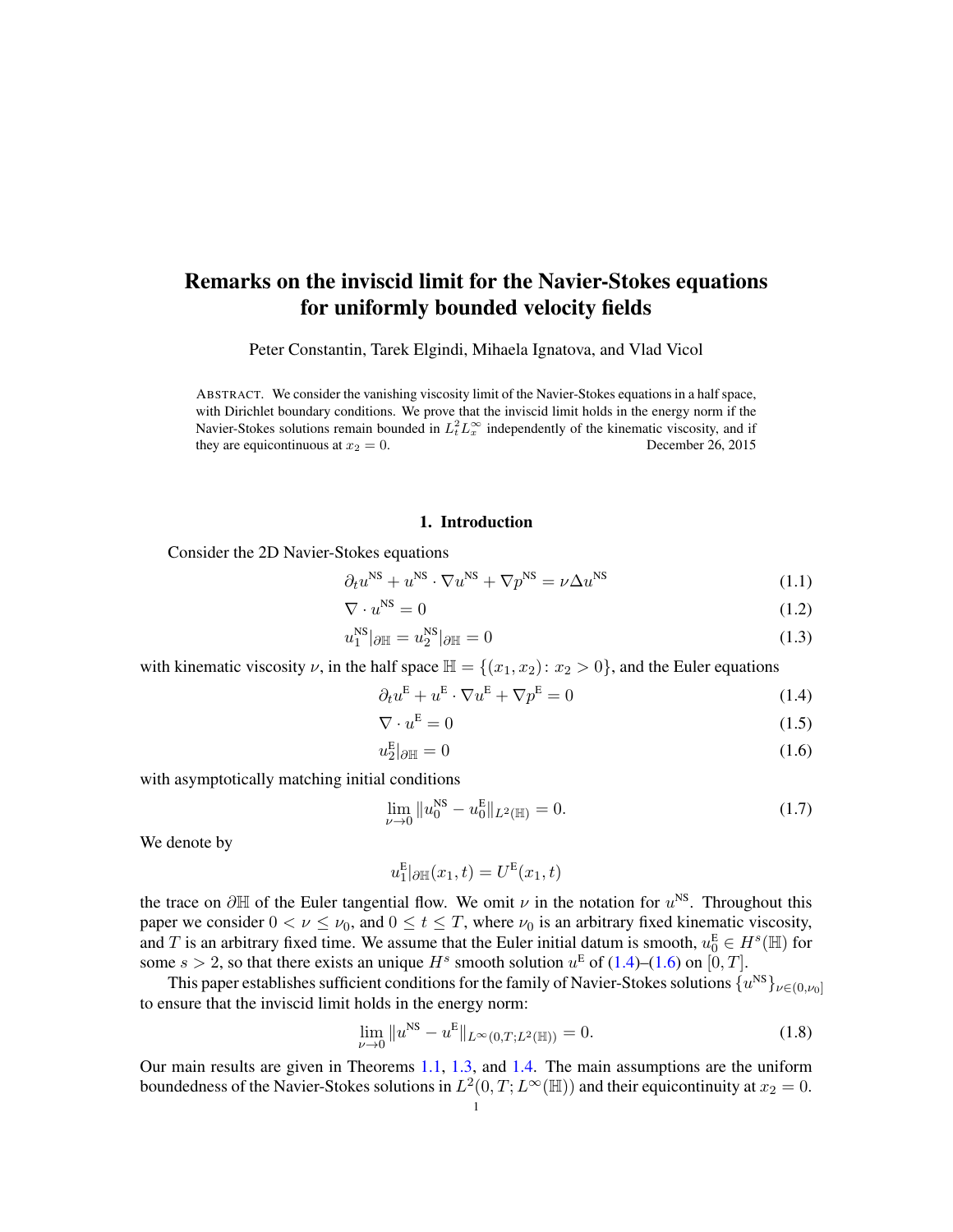The conditions imposed imply that the Lagrangian paths originating in a boundary layer, stay in a proportional boundary layer during the time interval considered. The physical interpretation of our result is that, as long as there is no separation of the boundary layer, the inviscid limit is possible.

1.1. Known finite time, inviscid limit results. The question of whether  $(1.8)$  holds in the case of Dirichlet boundary conditions has a rich history. Kato proved in [[Kat84](#page-13-0)] that the inviscid limit holds in the energy norm if and only if

$$
\lim_{\nu \to 0} \nu \int_0^T \int_{|x_2| \le C\nu} |\nabla u^{\text{NS}}(x_1, x_2, t)|^2 dx_1 dx_2 dt = 0,
$$
\n(1.9)

i.e. that the energy dissipation rate is vanishing in a thin,  $\mathcal{O}(\nu)$ , layer near the boundary. Kato's criterion was revisited and sharpened by many authors. For instance, in  $[TW97]$  $[TW97]$  $[TW97]$  and  $[Wan01]$  $[Wan01]$  $[Wan01]$  it is shown that the condition on the full gradient matrix  $\nabla u^{\text{NS}}$  may be replaced by a condition on the tangential gradient of the Navier-Stokes solution alone, at the cost of considering a thicker boundary layer, of size  $\delta(\nu)$ , where  $\lim_{\nu\to 0} \delta(\nu)/\nu = 0$ . In [[Kel07](#page-13-1)] it is shown that  $\|\nabla u^{\text{NS}}\|_{L^2(|x_2| \le C\nu)}$  may be replaced by  $\nu^{-1}||u^{NS}||_{L^2(|x_2| \le C\nu)}$  which has the same scaling in the Kato layer. In [[Kel08](#page-13-2)] it is shown that  $(1.8)$  is equivalent to the weak convergence of vorticities

<span id="page-1-1"></span>
$$
\omega^{\rm NS} \to \omega^{\rm E} - u_1^{\rm E} \,\mu_{\partial \mathbb{H}} \quad \text{in} \quad (H^1(\mathbb{H}))^* \tag{1.10}
$$

where  $\mu_{\partial \mathbb{H}}$  is the Dirac measure on  $\partial \mathbb{H}$ , and  $(H^1)^*$  is the dual space to  $H^1$  (not  $H_0^1$ ). In fact, it is shown in  $[BT13]$  $[BT13]$  $[BT13]$  that the weak convergence of vorticity on the boundary

<span id="page-1-0"></span>
$$
\nu\omega^{\rm NS} \to 0 \quad \text{in} \quad \mathcal{D}'([0,T] \times \partial \mathbb{H}) \tag{1.11}
$$

is equivalent to  $(1.8)$  (see also [[Kel08,](#page-13-2) [CKV15](#page-12-1)] in the case of stronger convergence in  $(1.11)$ ).

The idea to introduce a boundary layer corrector like Kato's, which is not based on power series expansions, and to treat the remainders with energy estimates has proven to be very fruitful. See for instance: [[Mas98](#page-13-3)] in the case of anisotropic viscosity; [[BSJW14,](#page-12-2) [BTW12](#page-12-3)] in the context of weak-strong uniqueness;  $[GN14]$  $[GN14]$  $[GN14]$  for a steady flow on a moving plate;  $[BN14]$  $[BN14]$  $[BN14]$  for the compressible Navier-Stokes equations; [[LFNLTZ14](#page-13-5)] for the vanishing  $\alpha$  limit of the 2D Euler- $\alpha$  model.

There are three classes of functions for which there exist unconditional inviscid limit results, that is, theorems whereby conditions imposed solely on initial data guarantee that  $(1.8)$  is true for a time interval independent of viscosity (but possibly depending on initial data). The first class is that of real analytic initial data in all space variables [[SC98b](#page-14-2)], the second is that of initial data with vorticity supported at an  $\mathcal{O}(1)$  distance from the boundary [[Mae14](#page-13-6)], and the third class is data with certain symmetries or special restrictions [[LFMNL08,](#page-13-7) [LFMNLT08,](#page-13-8) [MT08,](#page-13-9) [Kel09](#page-13-10)]). It is worth noting that in these three cases the Prandtl expansion of the Navier-Stokes equation is is worth noting that in these three cases the Franch expansion of the Navier-Stokes equation is<br>valid in a boundary layer of thickness  $\sqrt{\nu}$ . Moreover, in all these results, the Kato criteria also hold [[BT13,](#page-12-0) [Kel14](#page-13-11)]. However, to date, there is no robust connection between the well-posedness of the Prandtl equations, and the vanishing viscosity limit in the energy norm.

It is known that for a class of initial conditions close to certain shear flows the Prandtl equations are ill-posed **[[GVD10,](#page-13-12) [GN11,](#page-13-13) [GVN12](#page-13-14)]** and even that the Prandtl expansion is not valid **[[Gre00,](#page-13-15)** [GGN14b,](#page-13-16) [GGN14c,](#page-13-17) [GGN14a](#page-13-18)]. These results do not imply that the inviscid limit in the energy norm is invalid, but rather just that the Prandtl expansion does not describe the leading order behavior near the boundary. It would be natural to expect that working in a function space for which the local existence of the Prandtl equations holds (see, e.g. **[[Ole66,](#page-13-19) [MW14,](#page-13-20) [AWXY14](#page-12-5)]**, **[[SC98a,](#page-13-21) [LCS03,](#page-13-22)** [KV13](#page-13-23)], [[KMVW14](#page-13-24)], [[GVM13](#page-13-25)]), there is a greater chance for [\(1.8\)](#page-0-2) to be true. An instance of such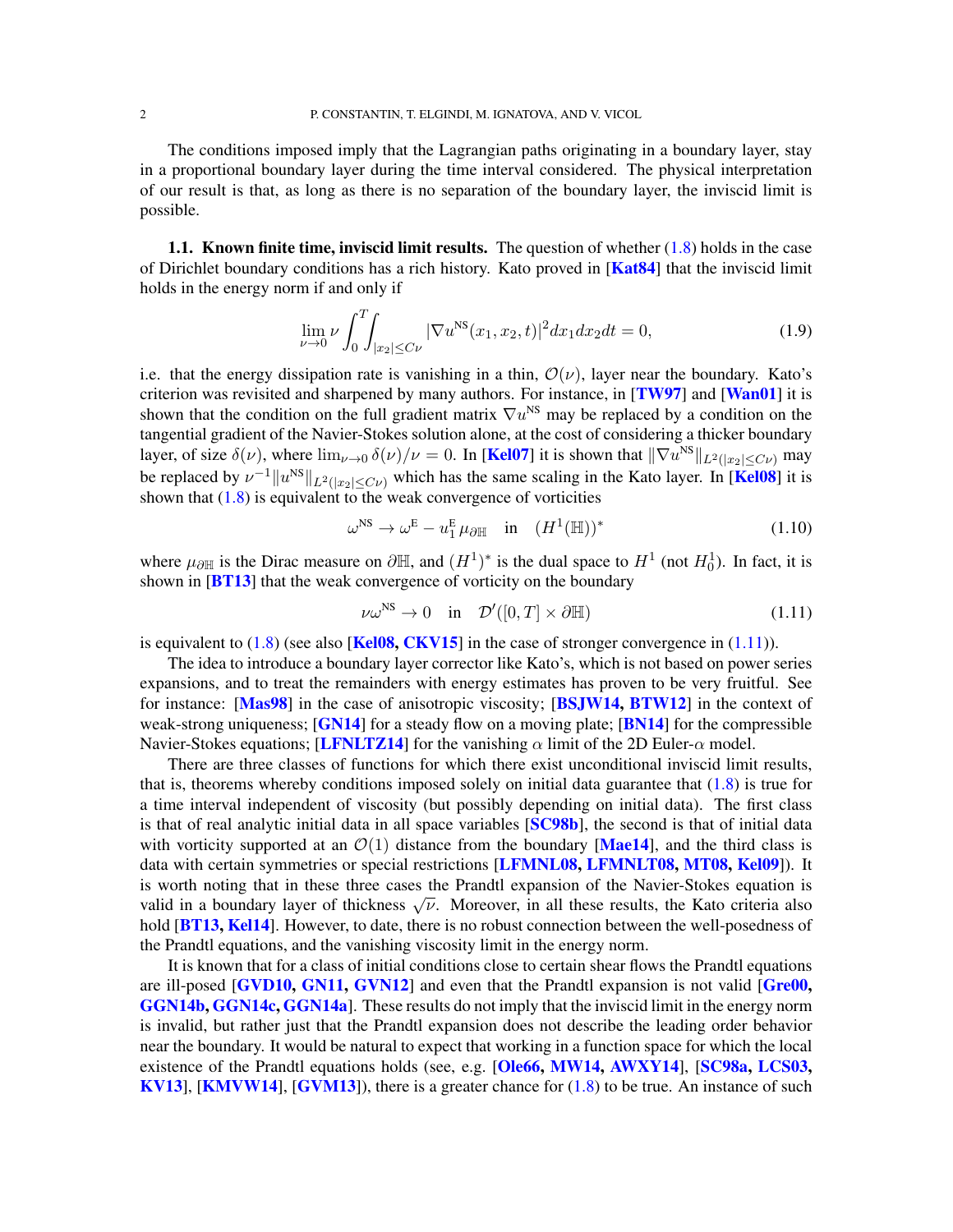a result is given in  $\lceil CKV15 \rceil$  $\lceil CKV15 \rceil$  $\lceil CKV15 \rceil$ , where a one-sided Kato criterion in terms of the vorticity is obtained, connecting Oleinik's monotonicity assumption and the inviscid limit: if

$$
\lim_{\nu \to 0} \int_0^T \left\| \left( U^{\mathcal{E}}(x_1, t) \left( \omega^{\mathcal{NS}}(x_1, x_2, t) + \frac{\delta(\nu t)}{\nu t} \right) \right) \right\|_{L^2(|x_2| \le \nu t/\delta(\nu t))}^2 dt = 0 \tag{1.12}
$$

holds, where  $\int_0^T \delta(\nu t)dt \to 0$  as  $\nu \to 0$ , then [\(1.8\)](#page-0-2) holds. In particular, if there is no back-flow in the underlying Euler flow,  $U^E \ge 0$ , and the Navier-Stokes vorticity  $\omega^{NS}$  is larger than  $-\delta(\nu t)/\nu$  (for instance if it is non-negative as in Oleinik's setting) in a boundary layer that is slightly thicker than Kato's, then the inviscid limit holds.

In contrast to the works  $(1.9)$ – $(1.12)$  mentioned above, the goal of this paper is to establish sufficient conditions for  $(1.8)$  to hold, which do not rely on any assumptions concerning derivatives of the Navier-Stokes equations. Alternately, we establish conditions which require only  $L^1$  uniform integrability of tangential derivatives near the boundary. Our proofs keep the idea of Kato of building an ad-hoc boundary layer corrector, but its scaling is dictated by the heat equation in  $x_2$  (with Prandtl scaling). No explicit convergence rates are obtained with our assumptions. The main results of this paper are:

#### 1.2. Results.

<span id="page-2-0"></span>THEOREM 1.1. Assume that there exists a constant  $C_{NS} > 0$  such that

<span id="page-2-4"></span><span id="page-2-2"></span>
$$
\sup_{\nu \in (0,\nu_0]} \int_0^T \|u^{NS}(t)\|_{L^\infty(\mathbb{H})}^2 dt \le C_{NS} \nu_0 \tag{1.13}
$$

*and moreover that the family*

$$
\{u_1^{NS} u_2^{NS}\}_{\nu \in (0,\nu_0]} \quad \text{is equicontinuous at} \quad x_2 = 0. \tag{1.14}
$$

*Then* [\(1.7\)](#page-0-3) *implies that the inviscid limit holds in the energy norm.*

Specifically, in view of the Dirichlet boundary condition  $(1.3)$ , by condition  $(1.14)$  we mean that there exists a function

<span id="page-2-6"></span><span id="page-2-3"></span>
$$
0 \le \gamma(x_1, t) \in L^1_{t, x_1}([0, T] \times \mathbb{R})
$$
\n(1.15)

with the property that for any  $\varepsilon > 0$ , there exists  $\rho = \rho(\varepsilon) > 0$  such that

$$
|u_1^{\text{NS}}(x_1, x_2, t)u_2^{\text{NS}}(x_1, x_2, t)| \le \varepsilon \gamma(x_1, t), \quad \text{for all} \quad x_2 \in (0, \rho], \tag{1.16}
$$

and all  $(t, x_1) \in [0, T] \times \mathbb{R}$ , uniformly in  $\nu \in (0, \nu_0]$ .

The quantity in condition  $(1.13)$  is natural to consider: it is scale invariant under the Navier-Stokes isotropic scaling, and it appears in three dimensions as well. The same quantity was used in  $[BSJW14]$  $[BSJW14]$  $[BSJW14]$  to establish conditional weak-strong uniqueness of weak solutions in Hölder classes.

REMARK 1.2 (**Open problem**). Removing the equicontinuity assumption [\(1.14\)](#page-2-3) of  $u_1^{NS}u_2^{NS}$  at the boundary of the domain is a natural and very interesting question.

The  $L^1$  integrability (uniform in  $\nu$ ) of one component of  $\nabla u^{NS}$  is related to condition [\(1.14\)](#page-2-3):

<span id="page-2-1"></span>THEOREM 1.3. *Assume that* [\(1.13\)](#page-2-4) *holds, and that the tangential component of the Navier-Stokes flow satisfies:*

<span id="page-2-5"></span>
$$
\{\partial_1 u_1^{NS}\}_{\nu \in (0,\nu_0]} \quad \text{is uniformly integrable near} \quad x_2 = 0,\tag{1.17}
$$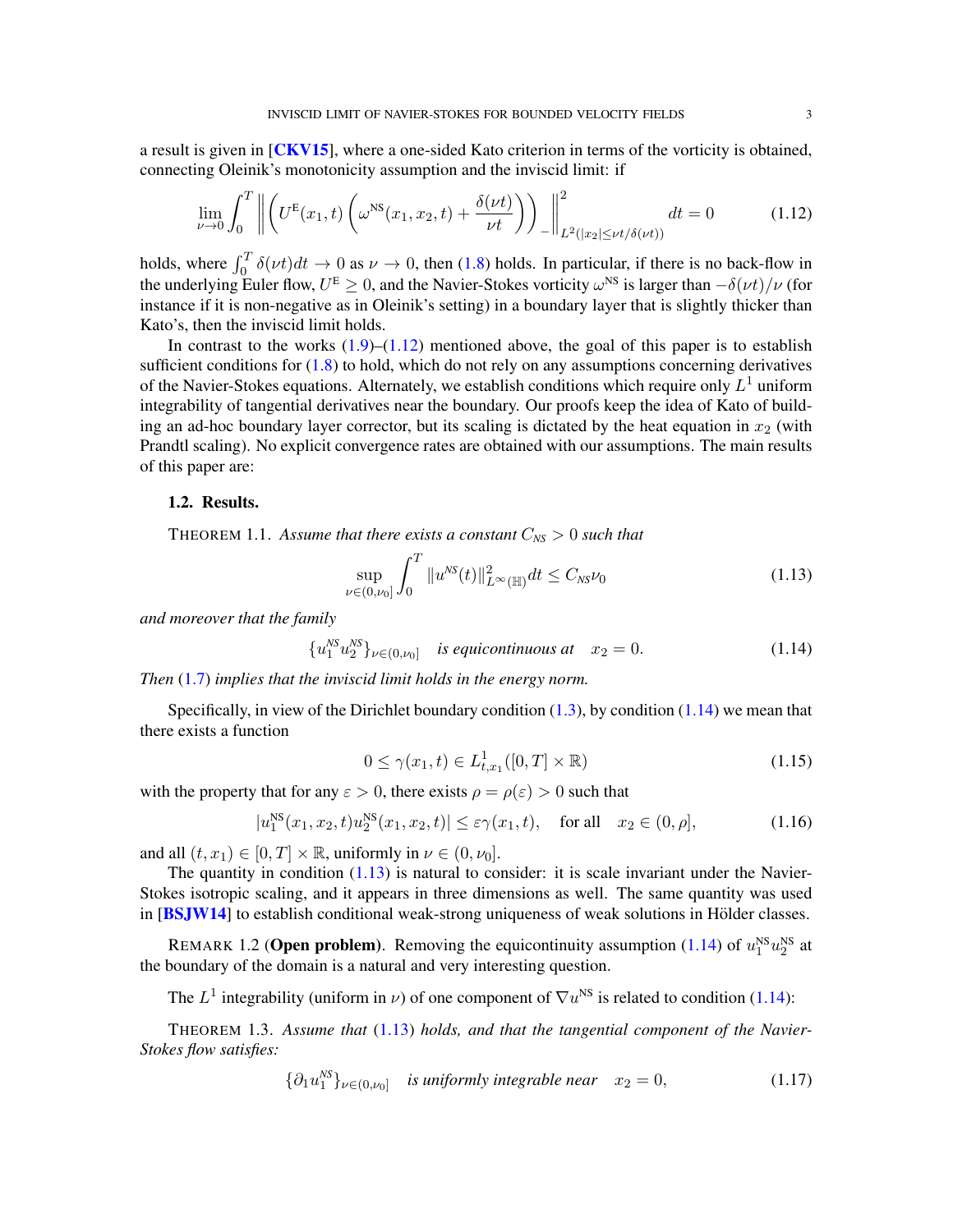*meaning that for any*  $\varepsilon > 0$  *and any*  $L > 0$ *, there exists*  $\rho = \rho(\varepsilon, L) > 0$  *such that* 

<span id="page-3-1"></span>
$$
\|\partial_1 u_1^{NS} \mathbf{1}_{|x_1| \le L, 0 < x_2 < \rho} \|_{L^2(0, T; L^1(\mathbb{H}))} \le \varepsilon. \tag{1.18}
$$

*Then* [\(1.8\)](#page-0-2) *holds.*

Condition  $(1.17)$  requires that the family of measures

$$
\mu_{\nu}(dx_1 dx_2) = |\partial_1 u_1^{\text{NS}}(t, x_1, x_2)| dx_1 dx_2
$$

is uniformly absolutely continuous at  $x_2 = 0$  with values in  $L^2(0,T)$ . Note that  $\partial_1 u_1^{\text{NS}}$  vanishes identically on  $\partial \mathbb{H}$ , which is not the case for the Navier-Stokes vorticity  $\omega^{NS} = \partial_2 u_1^{NS} - \partial_1 u_2^{NS}$ , which is expected to develop a measure supported on the boundary of the domain in the inviscid limit [[Kel08](#page-13-2)]. Thus, the vorticity is not expected to be uniformly integrable in  $L_t^2 L_x^1$ . Therefore, in [\(1.18\)](#page-3-1) it is important that instead of a uniform integrability condition on  $\omega^{NS}$  or equivalently  $\partial_2 u_1^{NS}$ , (1.16) it is important that instead of a uniform integrability condition on  $\omega$  or equivalently  $\omega_2 a_1$ , we have only assumed a uniform integrability condition on  $\partial_1 u_1^{NS}$ . Also, note that (uniform in  $\nu$ ) higher integrability of the Navier-Stokes vorticity, such as  $L^p$  for  $p > 2$  cannot hold unless  $U^E \equiv 0$ , as is shown in  $[Kel14]$  $[Kel14]$  $[Kel14]$ .

A similar result to the one in Theorem [1.3,](#page-2-1) has been obtained independently in  $[GKLF^+15]$  $[GKLF^+15]$  $[GKLF^+15]$ , where the authors prove that if  $\nabla u^{NS}$  is uniformly in  $\nu$  bounded in  $L^{\infty}(0,T; L^{1}(\Omega))$ , for a domain  $\Omega$  such that the embedding  $W^{1,1}(\Omega) \subset L^2$  is compact, then the vanishing viscosity limit holds in  $L^{\infty}(0,T;L^2(\Omega)).$ 

We conclude the introduction by noting that a similar proof to that of Theorem [1.1](#page-2-0) yields the following:

<span id="page-3-0"></span>THEOREM 1.4. Assume that there exists a function  $M(t) \geq 0$  such that

$$
\sup_{\nu \in (0,1]} \|u^{NS}(t)\|_{L^{\infty}(\mathbb{H})} \le M(t) \quad \text{with} \quad \int_{0}^{T} M^{2}(t)dt < \infty \tag{1.19}
$$

*and that*

$$
\lim_{\nu \to 0} u_1^{NS}(x_1, \delta(\nu t) x_2, t) u_2^{NS}(x_1, \delta(\nu t) x_2, t) = 0 \tag{1.20}
$$

*holds for a.e.*  $(t, x_1, x_2) \in [0, T] \times \mathbb{H}$ , where  $\delta$  *is an increasing non-negative function such that* 

<span id="page-3-4"></span><span id="page-3-3"></span><span id="page-3-2"></span>
$$
\lim_{\nu \to 0} \nu \int_0^T \frac{1}{\delta(\nu t)} = 0.
$$
\n(1.21)

*Then* [\(1.8\)](#page-0-2) *holds.*

Condition [\(1.21\)](#page-3-2) for the boundary layer thickness  $\delta(\nu t)$ , emerges for reasons which are similar to those in [[Wan01,](#page-14-1) [Kel14,](#page-13-11) [CKV15](#page-12-1)].

1.3. Organization of the paper. In Section [2](#page-4-0) we lay out the scheme of the proof for the above mentioned theorems, by identifying the principal error terms in the energy estimate for the corrected  $u^{NS} - u^{E}$  flow. In Section [3](#page-5-0) we build a caloric lift of the Euler boundary conditions, augmented by an  $\mathcal{O}(1)$  correction at unit scale. In Section [4](#page-7-0) we conclude the proof of Theorem [1.1,](#page-2-0) in Section [5](#page-10-0) we give the proof of Theorem [1.3,](#page-2-1) while in Section [6](#page-11-0) we show why Theorem [1.4](#page-3-0) holds.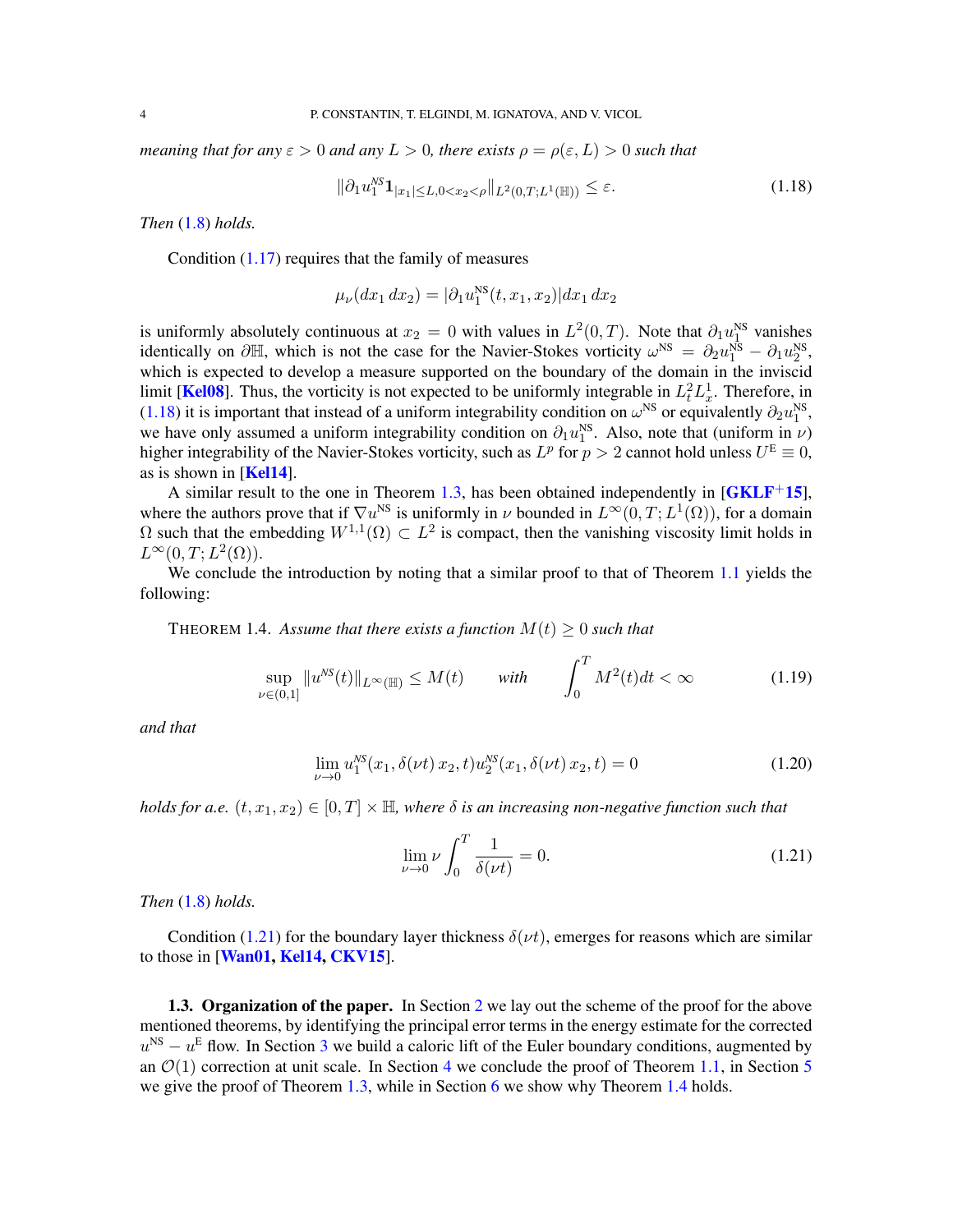# 2. Setup of the Proof of Theorem [1.1](#page-2-0)

<span id="page-4-0"></span>We consider a boundary layer corrector  $u<sup>K</sup>$  (to be constructed precisely later) which for now obeys three properties

<span id="page-4-1"></span>
$$
\nabla \cdot u^{\mathbf{K}} = 0 \tag{2.1}
$$

$$
u_1^{\mathbf{K}}|_{\partial \mathbb{H}} = -U^{\mathbf{E}} \tag{2.2}
$$

<span id="page-4-6"></span><span id="page-4-2"></span>
$$
u_2^{\mathbf{K}}|_{\partial \mathbb{H}} = 0. \tag{2.3}
$$

The main difference between the corrector  $u^{K}$  we consider, and the one considered in [[Kat84](#page-13-0)], is its The main difference between the corrector u<sup>1</sup> we consider, and the one considered in [**Nato4**], is its characteristic length scale: we let  $u^k$  obey a Prandtl  $\sqrt{\nu t}$  scaling. Roughly speaking,  $u_1^k$  is a lift of the Euler boundary condition which obeys the heat equation  $(\partial_t - \nu \partial_{x_2 x_2}) u_1^{\mathbf{K}} = 0$  to leading order in  $\nu$ . In view of [\(2.1\)](#page-4-1)–[\(2.3\)](#page-4-2) we then obtain  $u_2^{\text{K}}$  from  $u_1^{\text{K}}$  as

$$
u_2^{\mathbf{K}}(x_1, x_2, t) = -\int_0^{x_2} \partial_1 u_1^{\mathbf{K}}(x_1, y, t) dy.
$$
 (2.4)

The function

$$
v = u^{\text{NS}} - u^{\text{E}} - u^{\text{K}}
$$

is divergence free

<span id="page-4-4"></span> $\nabla \cdot v = 0$ 

and obeys Dirichlet boundary conditions

<span id="page-4-7"></span><span id="page-4-5"></span><span id="page-4-3"></span>
$$
v|_{\partial\mathbb{H}}=0.
$$

The equation obeyed by  $v$  is

$$
\partial_t v - \nu \Delta v + v \cdot \nabla u^{\mathcal{E}} + u^{\mathcal{NS}} \cdot \nabla v + \nabla q
$$
  
=  $\nu \Delta u^{\mathcal{E}} - (\partial_t u^{\mathcal{K}} - \nu \Delta u^{\mathcal{K}} + u^{\mathcal{NS}} \cdot \nabla u^{\mathcal{K}} + u^{\mathcal{K}} \cdot \nabla u^{\mathcal{E}})$  (2.5)

where  $q = p^{NS} - p^{E}$ . Multiplying [\(2.5\)](#page-4-3) with v and integrating by parts, yields

$$
\frac{1}{2}\frac{d}{dt}\|v\|_{L^{2}}^{2} + \nu\|\nabla v\|_{L^{2}}^{2} \leq \|\nabla u^{E}\|_{L^{\infty}}\|v\|_{L^{2}}^{2} + \nu\|\Delta u^{E}\|_{L^{2}}\|v\|_{L^{2}} + T_{1} + T_{2} + T_{3} + T_{4} + T_{5} + T_{6}
$$
\n(2.6)

where we have denoted

$$
T_1 = -\int_{\mathbb{H}} (\partial_t u^{\mathbf{K}} - \nu \Delta u^{\mathbf{K}}) \cdot v \tag{2.7}
$$

$$
T_2 = -\int_{\mathbb{H}} (u^{\rm NS} \cdot \nabla u^{\rm E}) \cdot u^{\rm K}
$$
 (2.8)

$$
T_3 = -\int_{\mathbb{H}} (u^{\mathbf{K}} \cdot \nabla u^{\mathbf{E}}) \cdot v \tag{2.9}
$$

$$
T_4 = -\int_{\mathbb{H}} u_1^{\rm NS} u_2^{\rm NS} \partial_1 u_2^{\rm K} \tag{2.10}
$$

$$
T_5 = -\int_{\mathbb{H}} \left( (u_1^{\text{NS}})^2 - (u_2^{\text{NS}})^2 \right) \partial_1 u_1^{\text{K}} \tag{2.11}
$$

<span id="page-4-8"></span>
$$
T_6 = -\int_{\mathbb{H}} u_1^{\text{NS}} u_2^{\text{NS}} \partial_2 u_1^{\text{K}} \tag{2.12}
$$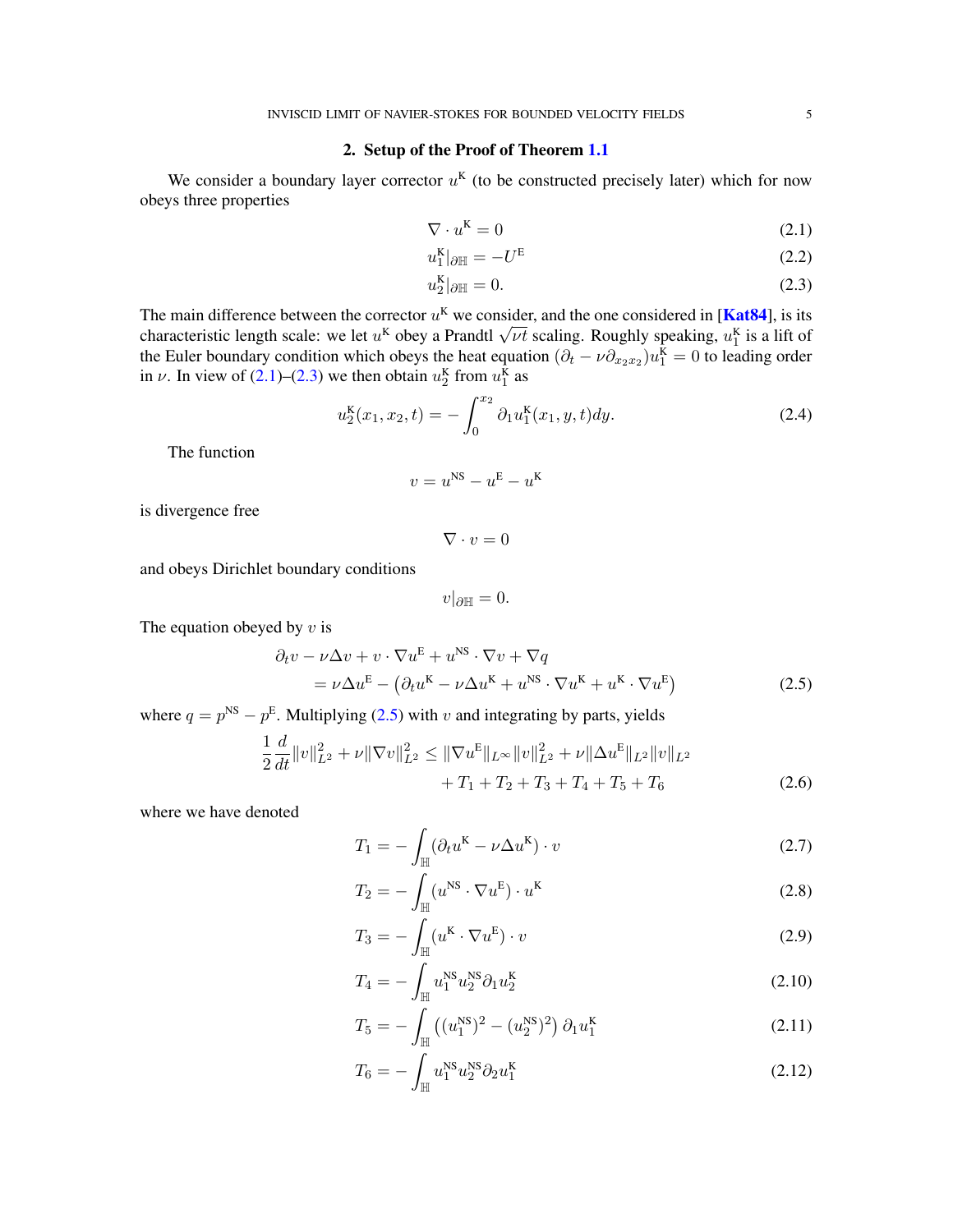The corrector  $u^{k}$  is designed to eliminate the contribution from  $T_1$  to leading order in  $\nu$ . In turn, this leads to  $||u^K||_{L^2} + ||\partial_1 u^K||_{L^2} \to 0$  as  $\nu \to 0$ , so that the terms  $T_2, T_3$ , and  $T_4$  are harmless. Such is the case if  $u^{K}$  is localized in a layer near the boundary, which is vanishing as  $\nu \rightarrow 0$ . The assumptions [\(1.13\)](#page-2-4)–[\(1.14\)](#page-2-3) only come into play in showing that  $T_5$  and  $T_6$  are bounded conveniently. The next section is devoted to the construction of an  $u<sup>K</sup>$  with these properties, and the conclusion of the proof is given in Section [4](#page-7-0) below.

Throughout the text we shall denote by  $C_E$  any constant that depends on  $||u^E||_{L^{\infty}(0,T;H^s(\mathbb{H}))}$ . Various other positive constants shall be denoted by C; these constants do not depend on  $\nu$ , but they are allowed to implicitly depend on the fixed length of the time interval  $T$ , and on the largest kinematic viscosity  $\nu_0$ .

#### 3. A pseudo-caloric lift of the boundary conditions

# <span id="page-5-0"></span>**3.1. The tangential component of the lift**  $u^{K}$ **.** Let

<span id="page-5-3"></span><span id="page-5-2"></span>
$$
z = z(x_2, t) = \frac{x_2}{\sqrt{4\nu t}}
$$

be the self-similar variable for the heat equation in  $x_2$ , with viscosity  $\nu$ . Let  $\eta$  be a non-negative bump function such that

$$
\text{supp}(\eta) \in [1, 2] \quad \text{and} \quad \int_{1}^{2} \eta(r) dr = \frac{1}{\sqrt{\pi}} \tag{3.1}
$$

which in addition obeys that  $|\eta'|_{L^{\infty}} + |\eta''|_{L^{\infty}} \leq C_{\eta}$ , for some constant  $C_{\eta}$ .

We let  $u_1^{\mathbf{K}}$  consist of a caloric lift of the Euler boundary conditions, augmented with a localization factor at large values of  $x_2$ . We define

$$
u_1^{\mathbf{K}}(x_1, x_2, t) = -U^{\mathbf{E}}(x_1, t) \left( \text{erfc}(z(x_2, t)) - \sqrt{4\nu t} \eta(x_2) \right)
$$
(3.2)

where

<span id="page-5-1"></span>
$$
\operatorname{erfc}(z) = 1 - \operatorname{erf}(z) = \frac{2}{\sqrt{\pi}} \int_z^{\infty} \exp(-y^2) dy.
$$

The normalization of the mass of  $\eta$  was chosen precisely so that

$$
\int_0^\infty u_1^{\mathbf{K}}(x_1, x_2, t) dx_2 = -U^{\mathbf{E}}(x_1, t) \int_0^\infty \left( \text{erfc}(z(x_2, t)) - \sqrt{4\nu t} \eta(x_2) \right) dx_2
$$
  
=  $-U^{\mathbf{E}}(x_1, t) \sqrt{4\nu t} \left( \int_0^\infty \text{erfc}(z) dz - \int_0^\infty \eta(x_2) dx_2 \right)$   
= 0. (3.3)

Property [\(3.3\)](#page-5-1) of  $u_1^{\kappa}$  allows the  $u_2^{\kappa}$  defined in [\(2.4\)](#page-4-4) (see also below) to decay sufficiently fast as  $x_2 \to \infty$ . This decay of  $u_2^{\mathbf{K}}$  will be used essentially later on in the proof.

Note that  $u_1^{\mathbf{K}}$  is pseudo-localized to scale  $x_2 \approx \sqrt{4\nu t}$ . Indeed, we have that

$$
\|\operatorname{erfc}(z(x_2,t))\|_{L_{x_2}^p(0,\infty)} = (4\nu t)^{1/(2p)} \|1 - \operatorname{erf}(z)\|_{L_z^p(0,\infty)}
$$
  

$$
\leq C(\nu t)^{1/(2p)}
$$

and

$$
\|\partial_{x_2} \operatorname{erfc}(z(x_2, t))\|_{L_{x_2}^p(0,\infty)} = (4\nu t)^{1/(2p)-1/2} \|\partial_z \operatorname{erfc}(z)\|_{L_z^p(0,\infty)}
$$
  

$$
\leq C(\nu t)^{1/(2p)-1/2}
$$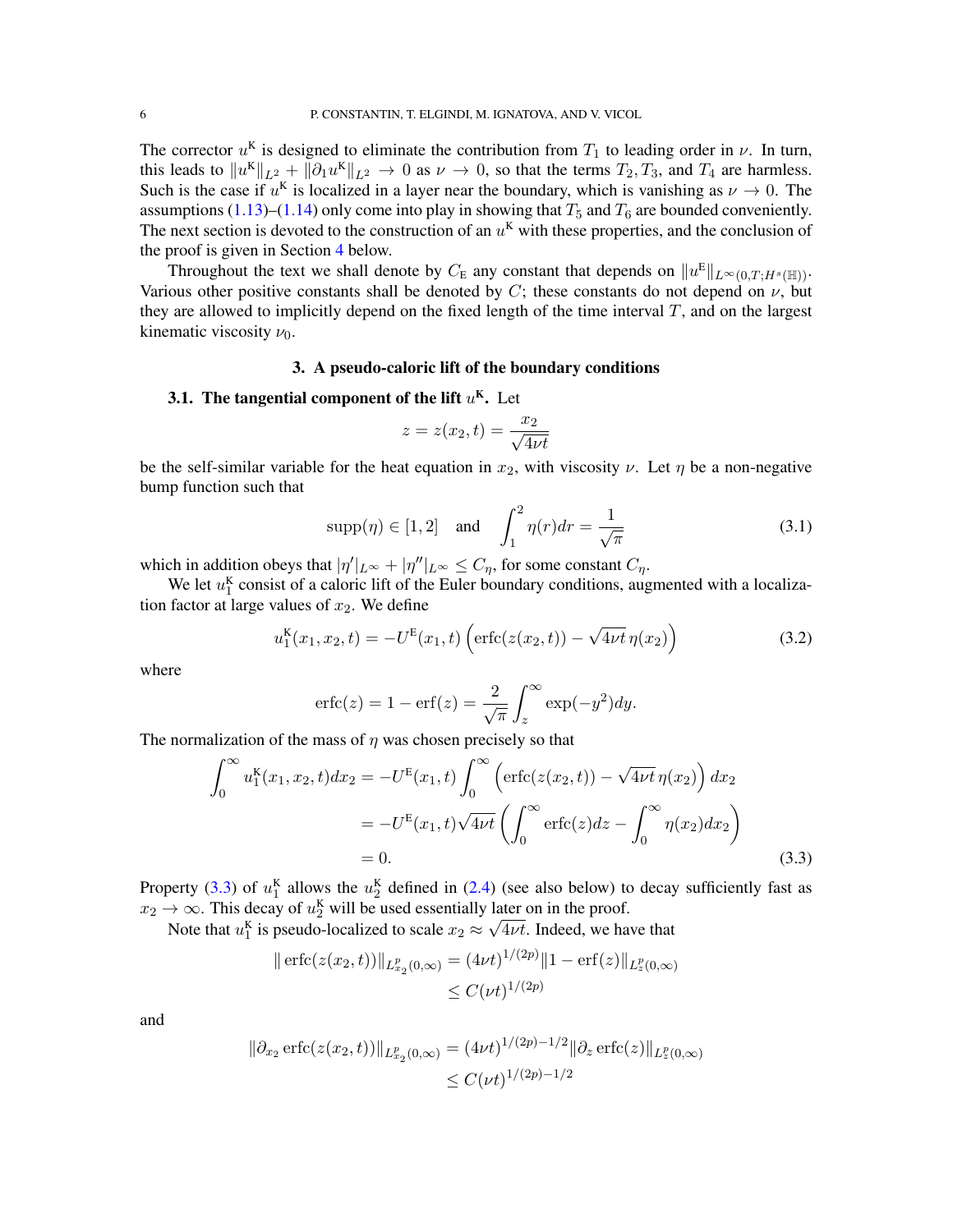for all  $1 \le p \le \infty$ , where  $C > 0$  is a constant. The above bounds yield

<span id="page-6-4"></span><span id="page-6-3"></span><span id="page-6-1"></span>
$$
||u_1^{K}||_{L_{x_1,x_2}^p(\mathbb{H})} \leq C||U^{E}(t)||_{L_{x_1}^p} \left( (4\nu t)^{1/(2p)} + C_\eta (4\nu t)^{1/2} \right) \leq C_E (\nu t)^{1/(2p)} \tag{3.4}
$$

$$
\|\partial_1 u_1^{\mathcal{K}}\|_{L^p_{x_1, x_2}(\mathbb{H})} \le C_\eta \|\partial_1 U^{\mathcal{E}}(t)\|_{L^p_{x_1}} (\nu t)^{1/(2p)} \le C_{\mathcal{E}}(\nu t)^{1/(2p)} \tag{3.5}
$$

$$
\|\partial_2 u_1^{\mathcal{K}}\|_{L^p_{x_1, x_2}(\mathbb{H})} \le C_\eta \|U^{\mathcal{E}}(t)\|_{L^p_{x_1}} (\nu t)^{1/(2p)-1/2} \le C_{\mathcal{E}}(\nu t)^{1/(2p)-1/2} \tag{3.6}
$$

$$
\|\partial_{12}u_1^{\mathcal{K}}\|_{L^p_{x_1,x_2}(\mathbb{H})} \le C_\eta \|\partial_1 U^{\mathcal{E}}(t)\|_{L^p_{x_1}} (\nu t)^{1/(2p)-1/2} \le C_{\mathcal{E}}(\nu t)^{1/(2p)-1/2} \tag{3.7}
$$

for all  $1 \le p \le \infty$ , where  $C_E > 0$  is a constant that depends on the Euler flow, on p, the cutoff function  $\eta$ , through the constant  $C_{\eta}$ , on  $\nu_0$  and T. We emphasize however only the dependence on the Euler flow.

We moreover have that

$$
\partial_t u_1^{\mathbf{K}} - \nu \Delta u_1^{\mathbf{K}} = -(\partial_t U^{\mathbf{E}}(x_1, t) - \nu \partial_{11} U^{\mathbf{E}}(x_1, t)) \left( \text{erfc}(z(x_2, t)) - \sqrt{4\nu t} \eta(x_2) \right) + U^{\mathbf{E}}(x_1, t)(\partial_t - \nu \partial_{22}) \left( \sqrt{4\nu t} \eta(x_2) \right)
$$

and thus

$$
\|\partial_t u_1^{\mathbf{K}} - \nu \Delta u_1^{\mathbf{K}}\|_{L^2} \le C_\eta \left( \|\partial_t U^{\mathbf{E}}\|_{L^2} + \nu \|\partial_{11} U^{\mathbf{E}}\|_{L^2} \right) (\nu t)^{1/4} + C_\eta \|U^{\mathbf{E}}\|_{L^2} \nu^{1/2} t^{-1/2} \le C_{\mathbf{E}} \left( (\nu t)^{1/4} + \nu^{1/2} t^{-1/2} \right)
$$
\n(3.8)

where as before the dependence of all constants on  $\nu_0$  and T is ignored.

**3.2. The normal component of the lift**  $u<sup>K</sup>$ . Combining [\(2.4\)](#page-4-4) with [\(3.2\)](#page-5-2), we arrive at

<span id="page-6-2"></span>
$$
u_2^{K}(x_1, x_2, t) = \partial_1 U^{E}(x_1, t) \left( \int_0^{x_2} \text{erfc}(z(y, t)) dy - \sqrt{4\nu t} \int_0^{x_2} \eta(y) dy \right)
$$
  

$$
= \sqrt{4\nu t} \partial_1 U^{E}(x_1, t) \left( \int_0^{z(x_2, t)} \text{erfc}(z) dz - \int_0^{x_2} \eta(y) dy \right)
$$
  

$$
=: \sqrt{4\nu t} \partial_1 U^{E}(x_1, t) R(x_2, t).
$$
 (3.9)

An explicit calculation shows that

$$
R(x_2, t) = \left(\frac{1}{\sqrt{\pi}} - \int_1^{x_2} \eta(y) dy\right) - \frac{1}{\sqrt{\pi}} \exp\left(-z(x_2, t)^2\right) + z(x_2, t) \operatorname{erfc}(z(x_2, t)).
$$

Moreover, note that in view of the choice of  $\eta$  in [\(3.1\)](#page-5-3), the first term on the right side of the above is identically vanishing for all  $x_2 \geq 2$ . It is clear that R obeys

<span id="page-6-0"></span>
$$
R(0, t) = 0 = \lim_{x_2 \to \infty} R(x_2, t),
$$

and thus we may hope that  $R$  is integrable with respect to  $x_2$ , which is indeed the case. To see this, first we note that

$$
||R(t)||_{L^{\infty}_{x_2}} \leq \frac{1}{\sqrt{\pi}}.
$$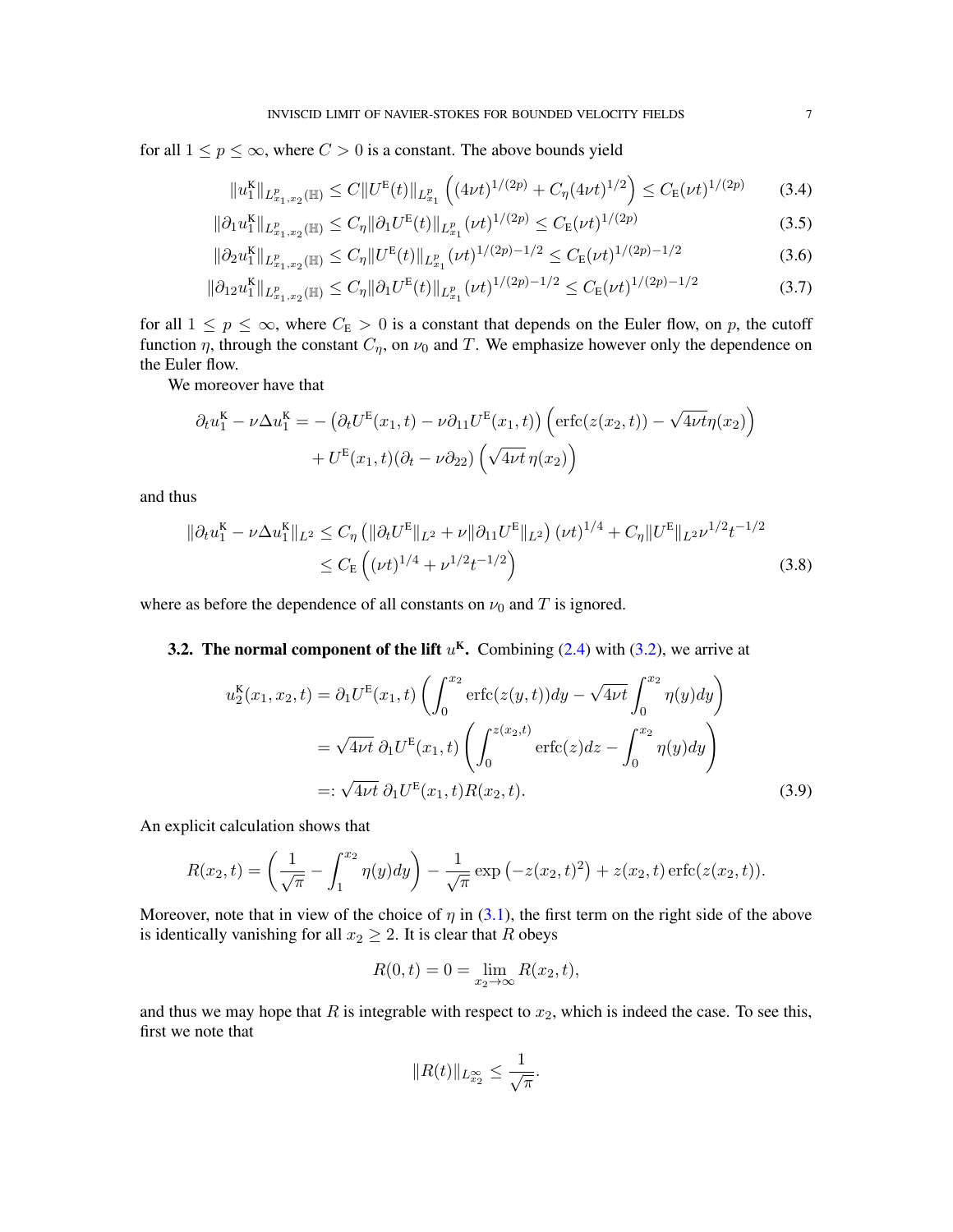Then, we have that

$$
||R(t)||_{L_{x_2}^1} \leq \int_0^2 \left| \frac{1}{\sqrt{\pi}} - \int_1^{x_2} \eta(y) dy \right| dx_2 + \frac{1}{\sqrt{\pi}} \int_0^\infty \exp(-z(x_2, t)^2) + z(x_2, t) \operatorname{erfc}(z(x_2, t)) dx_2
$$
  
\n
$$
\leq C_\eta + \frac{\sqrt{4\nu t}}{\sqrt{\pi}} \int_0^\infty \exp(-z^2) + z(1 - \operatorname{erf}(z)) dz
$$
  
\n
$$
\leq C_\eta
$$

where the dependence of all constants on  $\nu_0$  and T is ignored. By interpolation it then follows that

<span id="page-7-4"></span><span id="page-7-3"></span><span id="page-7-1"></span>
$$
||R(t)||_{L_{x_2}^p} \le C_\eta \tag{3.10}
$$

for all  $1 \le p \le \infty$ . In view of [\(3.10\)](#page-7-1) and [\(3.2\)](#page-5-2), we have that the bounds

$$
||u_2^{\mathbf{K}}||_{L_{x_1,x_2}^p(\mathbb{H})} \le C_\eta \sqrt{4\nu t} ||\partial_1 U^{\mathbf{E}}||_{L_{x_1}^p} \le C_{\mathbf{E}}(\nu t)^{1/2}
$$
(3.11)

$$
\|\partial_1 u_2^{\mathbf{K}}\|_{L_{x_1,x_2}^p(\mathbb{H})} \le C_\eta \sqrt{4\nu t} \|\partial_{11} U^{\mathbf{E}}\|_{L_{x_1}^p} \le C_{\mathbf{E}} (\nu t)^{1/2}
$$
\n(3.12)

hold for  $1 \le p \le \infty$ , where we have as before suppressed the dependence on  $C_{\eta}$  and p of the constant  $C_E$ .

Lastly, we obtain from  $(2.4)$  and  $(3.9)$  that

$$
(\partial_t - \nu \Delta)u_2^{\mathbf{K}}(x_1, x_2, t) = \nu \partial_{12}u_1^{\mathbf{K}}(x_1, x_2, t) - \nu \sqrt{4\nu t} \partial_{111}U^{\mathbf{E}}(x_1, t)R(x_2, t) + \nu^{1/2}t^{-1/2}\partial_1U^{\mathbf{E}}(x_1, t)R(x_2, t) + \sqrt{4\nu t} \partial_1U^{\mathbf{E}}(x_1, t)\partial_tR(x_2, t) = \nu \partial_{12}u_1^{\mathbf{K}}(x_1, x_2, t) - \nu \sqrt{4\nu t} \partial_{111}U^{\mathbf{E}}(x_1, t)R(x_2, t) + \nu^{1/2}t^{-1/2}\partial_1U^{\mathbf{E}}(x_1, t)R(x_2, t) - \nu^{1/2}t^{-1/2} \partial_1U^{\mathbf{E}}(x_1, t)z(x_2, t) \operatorname{erfc}(z(x_2, t))
$$

where we have used that

<span id="page-7-2"></span>
$$
\partial_t R(x_2, t) = -\frac{1}{2t} z(x_2, t) \operatorname{erfc}(z(x_2, t)).
$$

Using  $(3.7)$  and  $(3.10)$  we conclude that

$$
\begin{split} \|( \partial_t - \nu \Delta) u_2^{\mathbf{K}} \|_{L_{x_1, x_2}^2(\mathbb{H})} &\leq C_\eta \nu^{1/2} t^{-1/2} (\nu t)^{1/4} \|\partial_1 U^{\mathbf{E}}(t) \|_{L_{x_1}^2} \\ &+ C_\eta \nu (\nu t)^{1/2} \|\partial_{111} U^{\mathbf{E}} \|_{L_{x_1}^2} + C_\eta \nu^{1/2} t^{-1/2} \|\partial_1 U^{\mathbf{E}} \|_{L_{x_1}^2} \\ &\leq C_{\mathbf{E}} \left( \nu^{1/2} t^{-1/2} + (\nu t)^{1/2} \right) \end{split} \tag{3.13}
$$

holds.

## 4. Conclusion of the Proof of Theorem [1.1](#page-2-0)

<span id="page-7-0"></span>Having constructed the corrector function  $u<sup>K</sup>$ , we estimate the terms on the right side of [\(2.6\)](#page-4-5).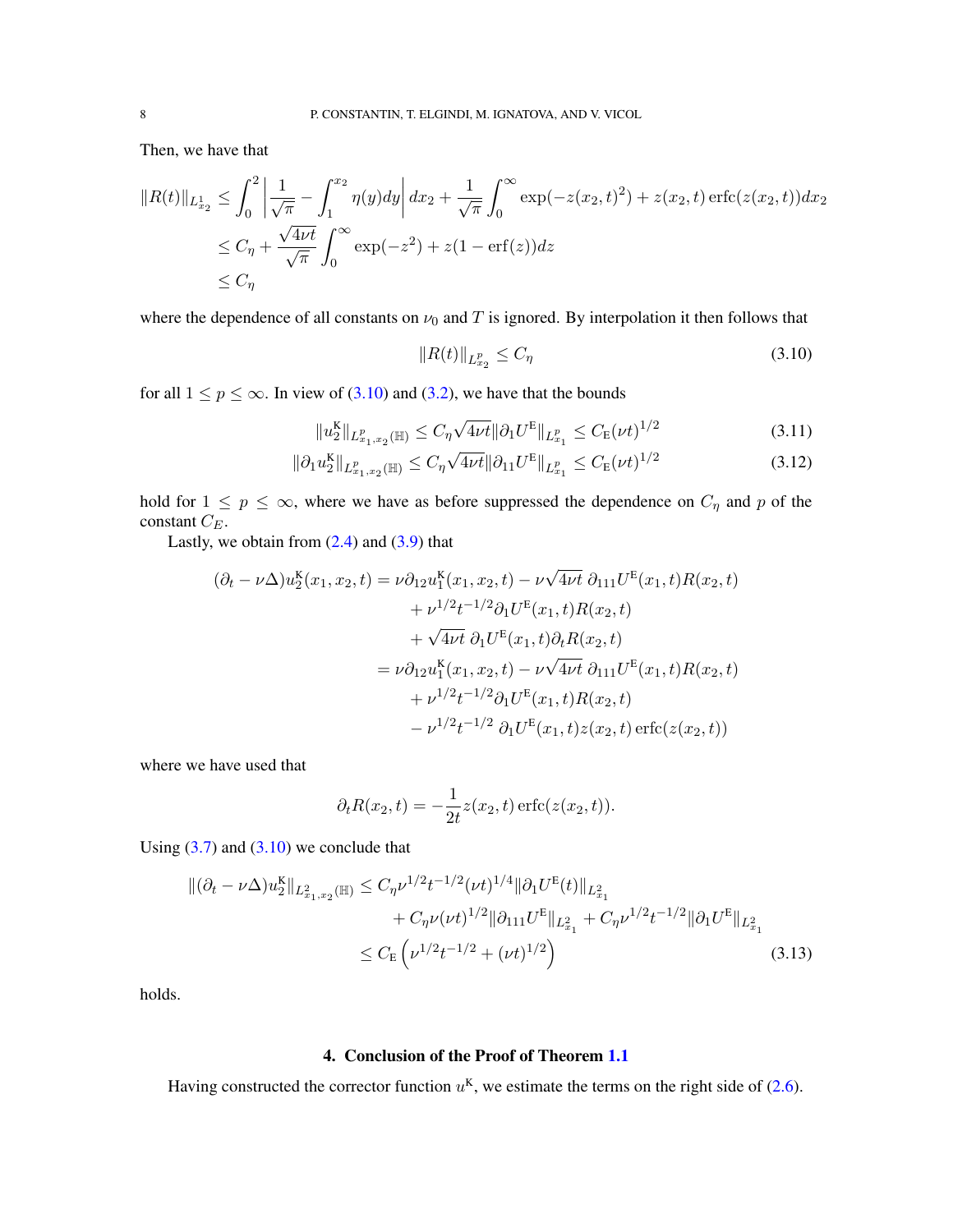**4.1. Bounds for**  $T_1, T_2, T_3$ , and  $T_4$ . Using [\(3.8\)](#page-6-2) and [\(3.13\)](#page-7-2) we arrive at

$$
|T_1| \leq ||v||_{L^2} ||(\partial_t - \nu \Delta) u^{K}||_{L^2}
$$
  
\n
$$
\leq C_E ||v||_{L^2} \left( \nu^{1/2} t^{-1/2} + (\nu t)^{1/4} \right). \tag{4.1}
$$

In order to bound  $T_2$  we first estimate

$$
|T_2| \leq \|\nabla u^{\mathcal{E}}\|_{L^{\infty}} \|u^{\mathcal{K}}\|_{L^2} \|u^{\mathcal{NS}}\|_{L^2}
$$
  

$$
\leq \|\nabla u^{\mathcal{E}}\|_{L^{\infty}} \|u^{\mathcal{K}}\|_{L^2} \|u_0^{\mathcal{NS}}\|_{L^2}
$$

where we have used the  $L^2$  energy inequality for the Navier-Stokes solution. Combining the above with  $(3.4)$  and  $(3.11)$  we arrive at

<span id="page-8-3"></span><span id="page-8-2"></span><span id="page-8-1"></span>
$$
|T_2| \le C_{\mathcal{E}}(\nu t)^{1/4} \tag{4.2}
$$

since  $||u_0^{\text{NS}}||_{L^2} \leq C(||u_0^{\text{E}}||_{L^2} + 1)$ , for all  $\nu \leq \nu_0$ , as we assume  $||u_0^{\text{NS}} - u_0^{\text{E}}||_{L^2} \to 0$  as  $\nu \to 0$ . Similarly to  $T_2$ , we may estimate

$$
|T_3| \le ||\nabla u^{\mathbb{E}}||_{L^{\infty}} ||u^{\mathbb{K}}||_{L^2} ||v||_{L^2}
$$
  
\n
$$
\le C_{\mathbb{E}} (\nu t)^{1/2} ||v||_{L^2}.
$$
\n(4.3)

Then, similarly to  $T_2$  we estimate  $T_4$ . We appeal to the energy inequality for the Navier-Stokes solution and estimate [\(3.12\)](#page-7-4), which is valid also for  $p = \infty$ , to conclude that

<span id="page-8-4"></span>
$$
|T_4| \leq \|u^{\rm NS}\|_{L^2}^2 \|\partial_1 u_2^{\rm K}\|_{L^\infty}
$$
  
\n
$$
\leq \|u_0^{\rm NS}\|_{L^2}^2 \|\partial_1 u_2^{\rm K}\|_{L^\infty}
$$
  
\n
$$
\leq C_{\rm E}(\nu t)^{1/2}.
$$
\n(4.4)

# **4.2. Bound for**  $T_5$ **.** We estimate  $T_5$  as

$$
|T_5| \leq \int_{\mathbb{H}} \left( (u_1^{\text{NS}})^2 + (u_2^{\text{NS}})^2 \right) |\partial_1 u_1^{\text{K}}| dx_1 dx_2
$$
  
\n
$$
\leq \int_{\mathbb{H}} \left( (u_1^{\text{NS}})^2 + (u_2^{\text{NS}})^2 \right) |\partial_1 U^{\text{E}}| \left| \text{erfc}(z(x_2, t)) - \sqrt{4\nu t} \eta(x_2) \right| dx_1 dx_2
$$
  
\n
$$
\leq \| u^{\text{NS}}(t) \|_{L^{\infty}}^2 \| \partial_1 U^{\text{E}} \|_{L^1_{x_1}} \| \text{erfc}(z(x_2, t)) - \sqrt{4\nu t} \eta(x_2) \|_{L^1_{x_2}}
$$
  
\n
$$
\leq C_{\text{E}}(\nu t)^{1/2} \| u^{\text{NS}}(t) \|_{L^{\infty}}^2.
$$
\n(4.5)

Using assumption  $(1.13)$ , it then immediately follows that

<span id="page-8-5"></span><span id="page-8-0"></span>
$$
\int_0^T |T_5(t)|dt \le C_{\rm E} \nu_0 C_{\rm NS} (\nu T)^{1/2} \tag{4.6}
$$

for all  $\nu \in (0, \nu_0]$ .

REMARK 4.1. In order to show that  $\lim_{\nu \to 0} \int_0^T |T_5(t)| dt = 0$ , instead of using [\(1.13\)](#page-2-4), it would have been sufficient to assume that

$$
\sup_{\nu \in (0,\nu_0]} \int_0^T \|u^{\rm NS}(t)\|_{L^2_{x_1} L^q_{x_2}(\mathbb{H})} < \infty
$$

for some  $q > 2$ . This follows along the lines of [\(4.5\)](#page-8-0), by using the energy inequality  $||u^{NS}(t)||_{L^2} \le$  $||u_0^{NS}||_{L^2}$ , and estimate [\(3.5\)](#page-6-4) with  $p = 2q/(q-2)$ .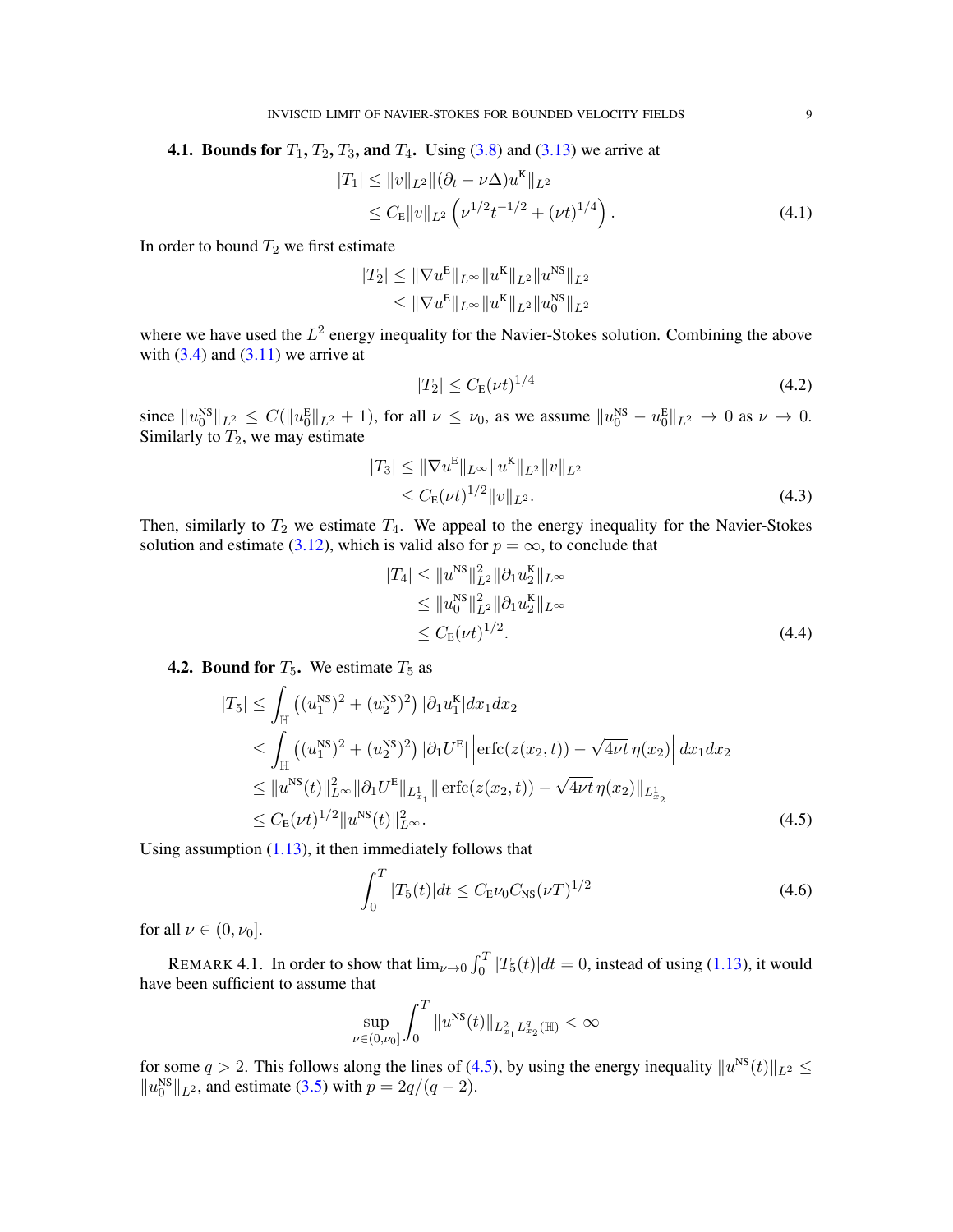**4.3. Bound for**  $T_6$ . First we note that by the definition of  $u_1^{\text{K}}$  in [\(3.2\)](#page-5-2) we have

$$
|T_6| \leq (4\nu t)^{1/2} \left| \int_{\mathbb{H}} u_1^{\text{NS}}(x_1, x_2, t) u_2^{\text{NS}}(x_1, x_2, t) U^{\text{E}}(x_1, t) \eta'(x_2) dx_1 dx_2 \right|
$$
  
+ 
$$
\left| \int_{\mathbb{H}} u_1^{\text{NS}}(x_1, x_2, t) u_2^{\text{NS}}(x_1, x_2, t) U^{\text{E}}(x_1, t) \partial_{x_2} \operatorname{erfc}(z(x_2, t)) dx_1 dx_2 \right|
$$
  

$$
\leq C_{\text{E}}(\nu t)^{1/2} \|u^{\text{NS}}\|_{L^2}^2 + |T_{6,\nu}|
$$
  

$$
\leq C_{\text{E}}(\nu t)^{1/2} + |T_{6,\nu}|
$$
(4.7)

where we have used the energy inequality  $||u^{NS}||_{L^2} \le ||u_0^{NS}||_{L^2} \le C(1+||u_0^E||_{L^2})$  , and have denoted

$$
T_{6,\nu} = \int_{\mathbb{H}} u_1^{\text{NS}}(x_1, x_2, t) u_2^{\text{NS}}(x_1, x_2, t) U^{\text{E}}(x_1, t) \partial_{x_2} \operatorname{erfc}(z(x_2, t)) dx_1 dx_2
$$
  
\n
$$
= -\frac{1}{\sqrt{\pi \nu t}} \int_{\mathbb{H}} u_1^{\text{NS}}(x_1, x_2, t) u_2^{\text{NS}}(x_1, x_2, t) U^{\text{E}}(x_1, t) \exp(-z(x_2, t)^2) dx_1 dx_2
$$
  
\n
$$
= -\frac{2}{\sqrt{\pi}} \int_{\mathbb{H}} u_1^{\text{NS}}(x_1, \sqrt{4\nu t} y, t) u_2^{\text{NS}}(x_1, \sqrt{4\nu t} y, t) U^{\text{E}}(x_1, t) \exp(-y^2) dx_1 dy. \tag{4.8}
$$

The goal is now to show that assumptions  $(1.13)$ – $(1.14)$  imply

<span id="page-9-3"></span><span id="page-9-0"></span>
$$
\lim_{\nu \to 0} \int_0^T |T_{6,\nu}(t)| dt = 0 \tag{4.9}
$$

which yields the desired  $T_6$  estimate.

In order to prove [\(4.9\)](#page-9-0), we fix an  $\varepsilon > 0$ , arbitrary, which in turn fixes a  $\rho = \rho(\varepsilon) > 0$  such that [\(1.16\)](#page-2-6) holds. We then have

$$
\int_{0}^{T} |T_{6,\nu}(t)|dt
$$
\n
$$
\leq \frac{2}{\sqrt{\pi}} \int_{0}^{T} \int_{y \geq \frac{\rho}{\sqrt{4\nu t}}} \left| u_{1}^{NS}(x_{1}, \sqrt{4\nu t}y, t) u_{2}^{NS}(x_{1}, \sqrt{4\nu t}y, t) U^{E}(x_{1}, t) \right| \exp(-y^{2}) dx_{1} dy dt
$$
\n
$$
+ \frac{2}{\sqrt{\pi}} \int_{0}^{T} \int_{y \leq \frac{\rho}{\sqrt{4\nu t}}} \left| u_{1}^{NS}(x_{1}, \sqrt{4\nu t}y, t) u_{2}^{NS}(x_{1}, \sqrt{4\nu t}y, t) U^{E}(x_{1}, t) \right| \exp(-y^{2}) dx_{1} dy dt
$$
\n
$$
\leq \frac{2}{\sqrt{\pi}} ||U^{E}||_{L^{\infty}(0, T; L^{1}_{x_{1}}(\mathbb{R}))} \int_{0}^{T} ||u^{NS}(t)||^{2}_{L^{\infty}_{x_{1}, x_{2}}(\mathbb{H})} \left( \int_{y \geq \frac{\rho}{\sqrt{4\nu t}}} \exp(-y^{2}) dy \right) dt
$$
\n
$$
+ \frac{2}{\sqrt{\pi}} ||U^{E}||_{L^{\infty}(0, T; L^{\infty}_{x_{1}}(\mathbb{R}))} \int_{0}^{T} \int_{y \leq \frac{\rho}{\sqrt{4\nu t}}} \varepsilon \gamma(x_{1}, t) \exp(-y^{2}) dx_{1} dy dt
$$
\n
$$
\leq ||U^{E}||_{L^{\infty}(0, T; L^{1}_{x_{1}}(\mathbb{R}))} C_{NS} \nu_{0} \operatorname{erfc} \left( \frac{\rho}{\sqrt{4\nu T}} \right)
$$
\n
$$
+ \varepsilon ||U^{E}||_{L^{\infty}(0, T; L^{\infty}_{x_{1}}(\mathbb{R}))} ||\gamma||_{L^{1}(0, T; L^{1}_{x_{1}}(\mathbb{R}))} \qquad (4.10)
$$

where we have also appealed to [\(1.13\)](#page-2-4). By passing  $\nu \to 0$  in [\(4.10\)](#page-9-1), since  $\rho$  and T are fixed, and  $erfc(z) \rightarrow 0$  as  $z \rightarrow \infty$ , we arrive at

<span id="page-9-2"></span><span id="page-9-1"></span>
$$
\lim_{\nu \to 0} \int_0^T |T_{6,\nu}(t)| dt \leq \varepsilon \|U^E\|_{L^\infty(0,T;L^\infty_{x_1}(\mathbb{R}))} \|\gamma\|_{L^1(0,T;L^1_{x_1}(\mathbb{R}_+))}.
$$
\n(4.11)

Since  $\gamma$  is independent of  $\varepsilon$ , and  $\varepsilon > 0$  is arbitrary, [\(4.11\)](#page-9-2) implies [\(4.9\)](#page-9-0) as desired.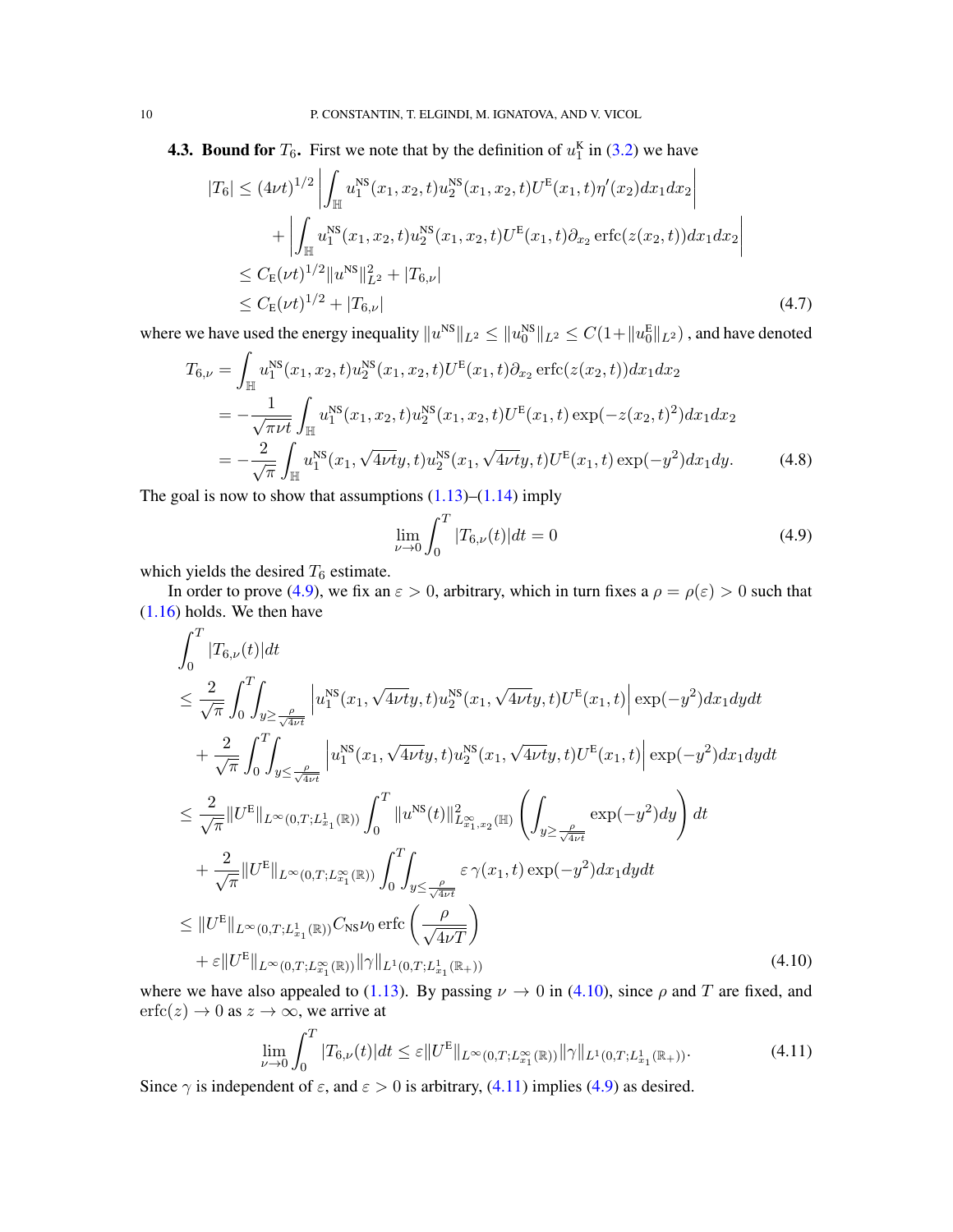**4.4. Proof of Theorem [1.1.](#page-2-0)** From [\(2.6\)](#page-4-5), [\(4.1\)](#page-8-1), [\(4.2\)](#page-8-2), [\(4.3\)](#page-8-3), [\(4.4\)](#page-8-4), [\(4.5\)](#page-8-0), and [\(4.7\)](#page-9-3) we conclude that

$$
\frac{d}{dt}||v||_{L^2}^2 \le C_E||v||_{L^2}^2 + C_E\nu^{1/2}t^{-1/2}||v||_{L^2} + C_E(\nu t)^{1/4} + C_E(\nu t)^{1/2}||u^{NS}(t)||_{L^\infty}^2 + T_{6,\nu} \quad (4.12)
$$

where as usual  $C_E$  implicitly depends on  $\nu_0$  and T. Upon integrating [\(4.12\)](#page-10-1) in time, using [\(1.7\)](#page-0-3),  $(4.6)$ , and  $(4.9)$  we arrive at

<span id="page-10-1"></span>
$$
\lim_{\nu \to 0} ||v||_{L^{\infty}(0,T;L^2(\mathbb{H}))} = 0.
$$

The above yields the proof of [\(1.8\)](#page-0-2) once we recall that  $u^{NS} - u^{E} = v + u^{K}$ , and that cf. [\(3.4\)](#page-6-3) and [\(3.11\)](#page-7-3) we have  $\lim_{\nu \to 0} ||u^{\mathbf{K}}||_{L^{\infty}(0,T;L^{2}(\mathbb{H}))} = 0.$ 

#### 5. Proof of Theorem [1.3](#page-2-1)

<span id="page-10-0"></span>The proof follows from the proof of Theorem [1.1,](#page-2-0) as soon as we manage to establish the limit [\(4.9\)](#page-9-0) for the  $T_6$  term. Recall that

$$
\frac{\sqrt{\pi}}{2}|T_{6,\nu}(t)| = \left|\int_{\mathbb{H}} u_1^{\text{NS}}(x_1,\sqrt{4\nu t}y,t)u_2^{\text{NS}}(x_1,\sqrt{4\nu t}y,t)U^{\text{E}}(x_1,t)\exp(-y^2)dx_1dy\right|.
$$

Since [\(1.13\)](#page-2-4) holds, and

 $\overline{1}$ 

<span id="page-10-2"></span>
$$
||U^{\mathcal{E}}(x_1,\cdot)||_{L^{\infty}([0,T])}dx_1 \quad \text{and} \quad \exp(-y^2)dy
$$

are finite measures on  $\mathbb R$  respectively  $\mathbb R_+$ , by Chebyshev's inequality we have that for any  $L > 0$ :

$$
\left| \int_{|y| \ge L} u_1^{\text{NS}}(x_1, \sqrt{4\nu t} y, t) u_2^{\text{NS}}(x_1, \sqrt{4\nu t} y, t) U^{\text{E}}(x_1, t) \exp(-y^2) dx_1 dy \right|
$$
  
\n
$$
\le \|u^{\text{NS}}(t)\|_{L^{\infty}}^2 \int_{|y| \ge L} |U^{\text{E}}(x_1, t)| \exp(-y^2) dx_1 dy
$$
  
\n
$$
\le \|u^{\text{NS}}(t)\|_{L^{\infty}}^2 \|U^{\text{E}}\|_{L^1_{x_1} L^\infty_t} \frac{\sqrt{\pi}}{2} \operatorname{erfc}(L)
$$
\n(5.1)

and

<span id="page-10-4"></span> $\mathbf{r}$ 

<span id="page-10-3"></span>
$$
\left| \int_{|x_1| \ge L} u_1^{\text{NS}}(x_1, \sqrt{4\nu t}y, t) u_2^{\text{NS}}(x_1, \sqrt{4\nu t}y, t) U^{\text{E}}(x_1, t) \exp(-y^2) dx_1 dy \right|
$$
  
\n
$$
\le ||u^{\text{NS}}(t)||_{L^{\infty}}^2 \int_{|x_1| \ge L} \sup_{t \in [0, T]} |U^{\text{E}}(x_1, t)| dx_1
$$
  
\n
$$
\le ||u^{\text{NS}}(t)||_{L^{\infty}}^2 ||U^{\text{E}}||_{L_{x_1}^1 L_t^{\infty}} \frac{1}{L}.
$$
\n(5.2)

Combining [\(5.1\)](#page-10-2)–[\(5.2\)](#page-10-3) with [\(1.13\)](#page-2-4) it follows that for a given  $\varepsilon > 0$ , there exists a sufficiently large  $L = L(\varepsilon, C_{\rm E}, C_{\rm NS}, \nu_0) > 0$  such that

$$
\int_0^T \left| \int_{|y| \ge L \text{ or } |x_1| \ge L} u_1^{\text{NS}}(x_1, \sqrt{4\nu t}y, t) u_2^{\text{NS}}(x_1, \sqrt{4\nu t}y, t) U^{\text{E}}(x_1, t) \exp(-y^2) dx_1 dy \right| dt \le \varepsilon.
$$
\n(5.3)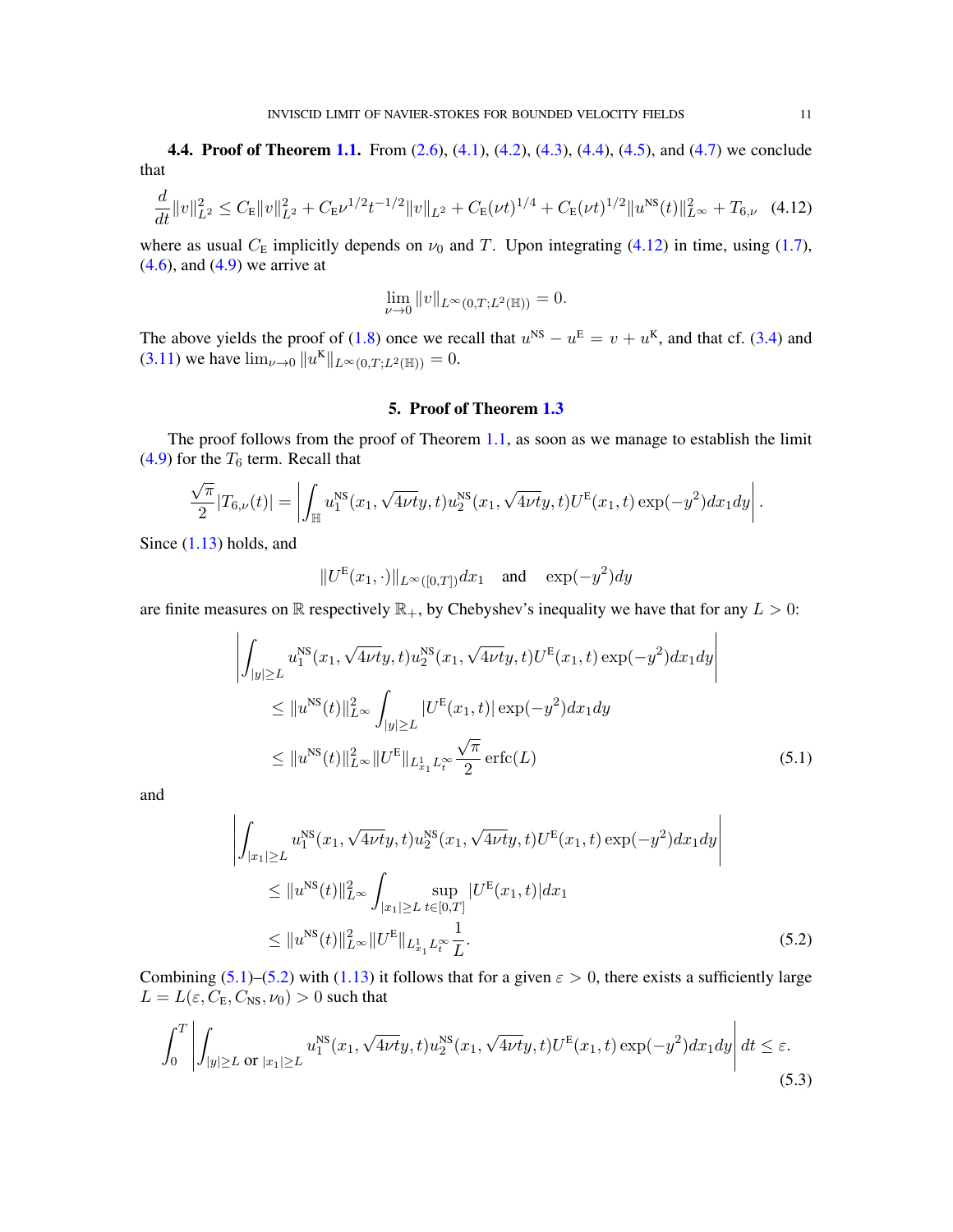On the other hand, since  $\partial_2 u_2^{\text{NS}} = -\partial_1 u_1^{\text{NS}}$ , by [\(1.18\)](#page-3-1) we have that

$$
\int_{0}^{T} \left| \int_{|y| \leq L} \operatorname{and} |x_{1}| \leq L \frac{u_{1}^{\text{NS}}(x_{1}, \sqrt{4\nu t}y, t) u_{2}^{\text{NS}}(x_{1}, \sqrt{4\nu t}y, t) U^{\text{E}}(x_{1}, t) \exp(-y^{2}) dx_{1} dy \right| dt \leq
$$
\n
$$
\leq \|U^{\text{E}}\|_{L_{t}^{\infty} L_{x_{1}}^{\infty}} \int_{0}^{T} \|u_{1}^{\text{NS}}(t)\|_{L^{\infty}} \int_{0}^{L} \exp(-y^{2}) \int_{|x_{1}| \leq L} \int_{0}^{\sqrt{4\nu t} L} |\partial_{1} u_{1}^{\text{NS}}(x_{1}, x_{2}, t)| dx_{2} dx_{1} dy dt
$$
\n
$$
\leq C_{\text{E}} \int_{0}^{T} \|u_{1}^{\text{NS}}(t)\|_{L^{\infty}} \|\partial_{1} u_{1}^{\text{NS}}(t) \mathbf{1}_{|x_{1}| \leq L, 0 < x_{2} < \sqrt{4\nu t}L} \|_{L^{1}(\mathbb{H})} dt
$$
\n
$$
\leq C_{\text{E}} C_{\text{NS}} \nu_{0} \|\partial_{1} u_{1}^{\text{NS}}(t) \mathbf{1}_{|x_{1}| \leq L, 0 < x_{2} < \sqrt{4\nu t}L} \|_{L^{2}(0, T; L^{1}(\mathbb{H}))}
$$
\n
$$
\leq \varepsilon
$$
\n(5.4)

assuming  $\nu$  is sufficiently small so that  $\sqrt{4\nu t}L \le \rho(\varepsilon, L)$ . Therefore, by adding [\(5.3\)](#page-10-4) and [\(5.4\)](#page-11-1) we have that for a fixed  $y > 0$ 

<span id="page-11-1"></span>
$$
\lim_{\nu \to 0} \int_0^T |T_{6,\nu}(t)| dt \le C\varepsilon
$$

for any  $\varepsilon > 0$ , as desired.

## 6. Proof of Theorem [1.4](#page-3-0)

<span id="page-11-0"></span>The proof follows closely that of Theorem [1.1.](#page-2-0) To avoid redundancy, here we only point out The proof follows closely that of Theorem 1.1. To avoid redundancy, here we only point out<br>the main differences. Moreover, for the sake of simplicity, we first consider the case  $\delta(\nu t) = 2\sqrt{\nu t}$ , which clearly obeys condition  $(1.21)$ .

Condition  $(1.19)$  implies that  $(1.13)$  holds. Therefore, it remains to show that  $(1.19)$  and  $(1.20)$ imply

$$
\lim_{\nu \to 0} \int_0^T \int_{\mathbb{H}} \left| u_2^{\text{NS}}(x_1, \sqrt{4\nu t} \, x_2, t) u_1^{\text{NS}}(x_1, \sqrt{4\nu t} \, x_2, t) U^{\text{E}}(x_1, t) \exp\left(-x_2^2\right) \right| dx_1 dx_2 dt = 0, \quad (6.1)
$$

i.e. that  $(4.9)$  holds. Once  $(6.1)$  is proven, the theorem follows with the same proof as Theorem [1.1.](#page-2-0) For this purpose, notice that the function

$$
A(x_1, x_2, t) = M^2(t)|U^{\rm E}(x_1, t)| \exp(-x_2^2)
$$

is independent of  $\nu$ , obeys

<span id="page-11-2"></span>
$$
A \in L^1(dtdx_1dx_2),
$$

since the Euler trace  $U^E$  is bounded in  $L^{\infty}(0,T; L^1_{x_1}(\mathbb{R}))$ , and we have that

$$
\left| u_2^{\text{NS}}(x_1, \sqrt{4\nu t} \, x_2, t) u_1^{\text{NS}}(x_1, \sqrt{4\nu t} \, x_2, t) U^{\text{E}}(x_1, t) \exp\left(-x_2^2\right) \right| \leq A(x_1, x_2, t)
$$

for a.e.  $(x_1, x_2, t)$ , and all  $\nu \in (0, \nu_0]$ . Thus, in view of [\(1.20\)](#page-3-4), which guarantees that

$$
\lim_{\nu \to 0} |u_1^{\text{NS}}(x_1, \delta(\nu t) x_2, t) u_2^{\text{NS}}(x_1, \delta(\nu t) x_2, t) U^{\text{E}}(x_1, t) \exp(-x_2^2)| = 0
$$

we may apply the Dominated Convergence Theorem and conclude that  $(6.1)$  holds. This concludes we may apply the Dominated Convergence Tr<br>the proof of the theorem when  $\delta(\nu t) = 2\sqrt{\nu t}$ .

To treat the more general case  $\delta(\nu)$  which obeys [\(1.21\)](#page-3-2), we need to define a different corrector. For this purpose, we recall cf. [[CKV15](#page-12-1)] that the function

$$
\varphi(x_1, x_2, t) = (\varphi_1(x_1, x_2, t), \varphi_2(x_1, x_2, t))
$$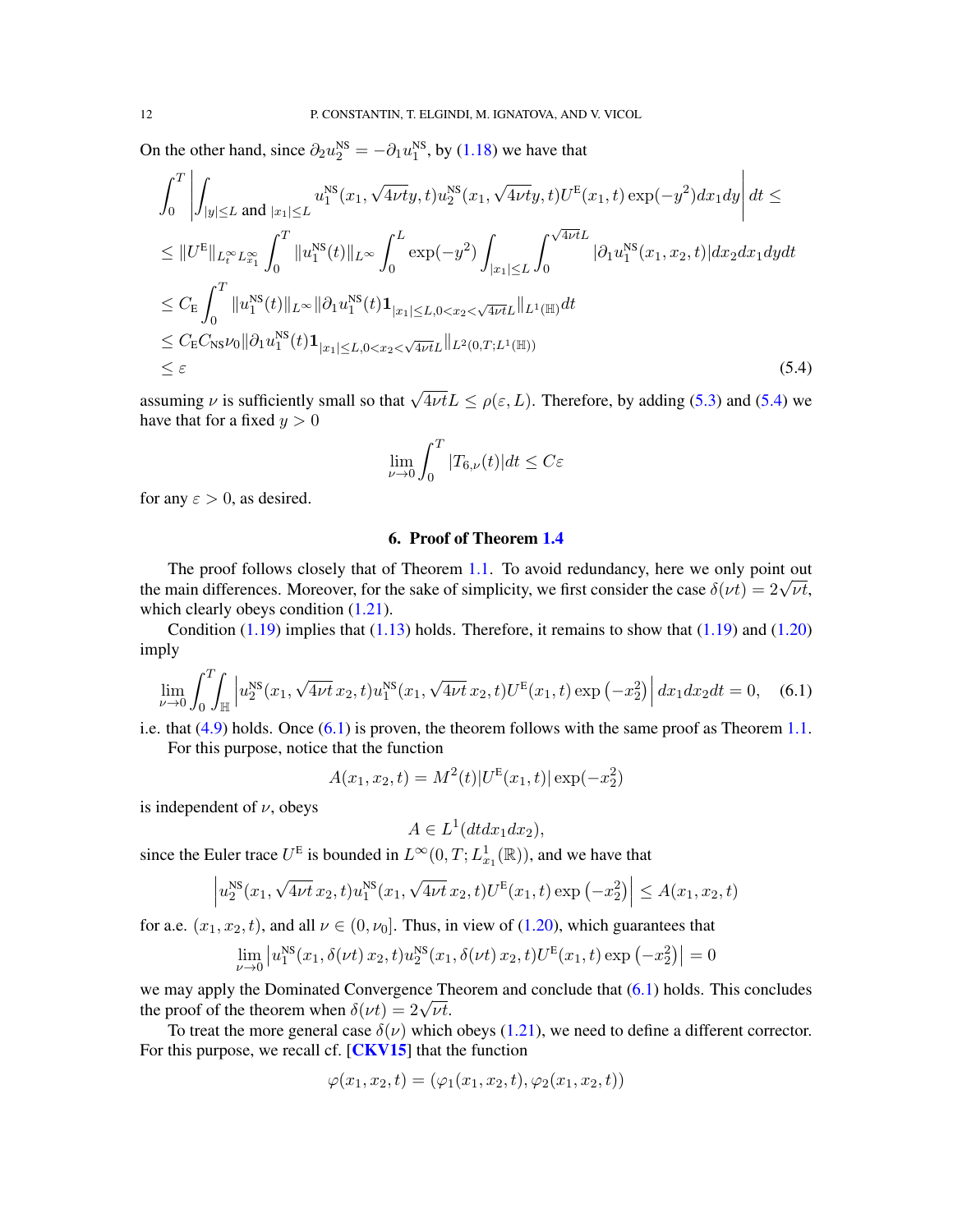where

$$
\varphi_1(x_1, x_2, t) = -U^{\mathcal{E}}(x_1, t) \left( e^{-\frac{x_2}{\delta(\nu t)}} - \delta(\nu t) \psi(x_2) \right)
$$
(6.2)

$$
\varphi_2(x_1, x_2, t) = \delta(\nu t) \partial_1 U^{\mathcal{E}}(x_1, t) \left( \left( 1 - \int_0^{x_2} \psi(y) dy \right) - e^{-\frac{x_2}{\delta(\nu t)}} \right) \tag{6.3}
$$

where  $\psi: [0, \infty) \to [0, \infty)$  is a  $C_0^{\infty}$  function supported in [1/2, 4], which is non-negative and has mass  $\int \psi(z)dz = 1$ , is divergence free and obeys the boundary conditions [\(2.2\)](#page-4-6)–[\(2.3\)](#page-4-2)

<span id="page-12-6"></span>
$$
\varphi_1(x_1, 0, t) = -U^{E}(x_1, t)
$$
  

$$
\varphi_2(x_1, 0, t) = 0.
$$

We then consider the same argument as in the proof of Theorem [1.1,](#page-2-0) except that  $u<sup>K</sup>$  is replaced by  $\varphi$ . In [**[CKV15](#page-12-1)**], the bounds

$$
\|\varphi\|_{L^p(\mathbb{H})} + \|\partial_t \varphi\|_{L^p(\mathbb{H})} + \|\partial_1 \varphi\|_{L^p(\mathbb{H})} + \|\partial_{11} \varphi\|_{L^p(\mathbb{H})} \leq C_{\mathbb{E}} \delta(\nu t)^{1/p}
$$

$$
\|\partial_2 \varphi_1\|_{L^p(\mathbb{H})} \leq C_{\mathbb{E}} \delta(\nu t)^{-1+1/p}
$$

$$
\|\partial_1 \varphi_2\|_{L^p(\mathbb{H})} \leq C_{\mathbb{E}} \delta(\nu t)
$$

were established. It then follows that the terms  $T_1, \ldots, T_5$  defined in [\(2.7\)](#page-4-7)–[\(2.11\)](#page-4-8) obey the estimates

$$
|T_1| \leq C_{\mathcal{E}} \delta(\nu t)^{1/2} \|v\|_{L^2} + C_{\mathcal{E}} \nu \delta(\nu t)^{1/2} \|v\|_{L^2} + \frac{\nu}{2} \|\partial_2 v\|_{L^2}^2 + \nu \|v\|_{L^2}^2 + C_{\mathcal{E}} \frac{\nu}{\delta(\nu t)}
$$
(6.4)

$$
|T_2| \le C_E \delta(\nu t)^{1/2} \tag{6.5}
$$

$$
|T_3| \le C_E \delta(\nu t)^{1/2} \|v\|_{L^2}
$$
\n(6.6)

$$
|T_4| \le C_E \delta(\nu t) \tag{6.7}
$$

$$
|T_5| \le M^2(t)\delta(\nu t)^{1/2} \tag{6.8}
$$

where  $M(t)$  is as given by condition [\(1.19\)](#page-3-3). For the term  $T_6$  we proceed as above, by appealing to the Dominated convergence theorem. Condition  $(1.21)$  is necessary in order to ensure that the time integral of the last term on the right side of [\(6.4\)](#page-12-6) vanishes as  $\nu \rightarrow 0$ . The proof now follows. We omit further details.

#### Acknowledgements

The work of PC was partially supported by NSF grant DMS-1209394. The work of VV was partially supported by NSF grant DMS-1514771 and by an Alfred P. Sloan Research Fellowship.

#### References

- <span id="page-12-5"></span>[AWXY14] R. Alexandre, Y.-G. Wang, C.-J. Xu, and T. Yang. Well-posedness of the Prandtl equation in Sobolev spaces. *J. Amer. Math. Soc.*, 2014.
- <span id="page-12-4"></span>[BN14] C. Bardos and T.T. Nguyen. Remarks on the inviscid limit for the compressible flows. *arXiv preprint arXiv:1410.4952*, 2014.
- <span id="page-12-2"></span>[BSJW14] C. Bardos, L. Szekelyhidi Jr, and E. Wiedemann. Non-uniqueness for the euler equations: the effect of the ´ boundary. *Russian Mathematical Surveys*, 69(2):189, 2014.
- <span id="page-12-0"></span>[BT13] C. Bardos and E.S. Titi. Mathematics and turbulence: where do we stand? *Journal of Turbulence*, 14(3):42–76, 2013.
- <span id="page-12-3"></span>[BTW12] C. Bardos, E.S. Titi, and E. Wiedemann. The vanishing viscosity as a selection principle for the Euler equations: the case of 3d shear flow. *C. R. Acad. Sci. Paris*, 350(15–16):757–760, 2012.
- <span id="page-12-1"></span>[CKV15] P. Constantin, I. Kukavica, and V. Vicol. On the inviscid limit of the Navier-Stokes equations. *Proc. Amer. Math. Soc.*, 143(7):3075–3090, 2015.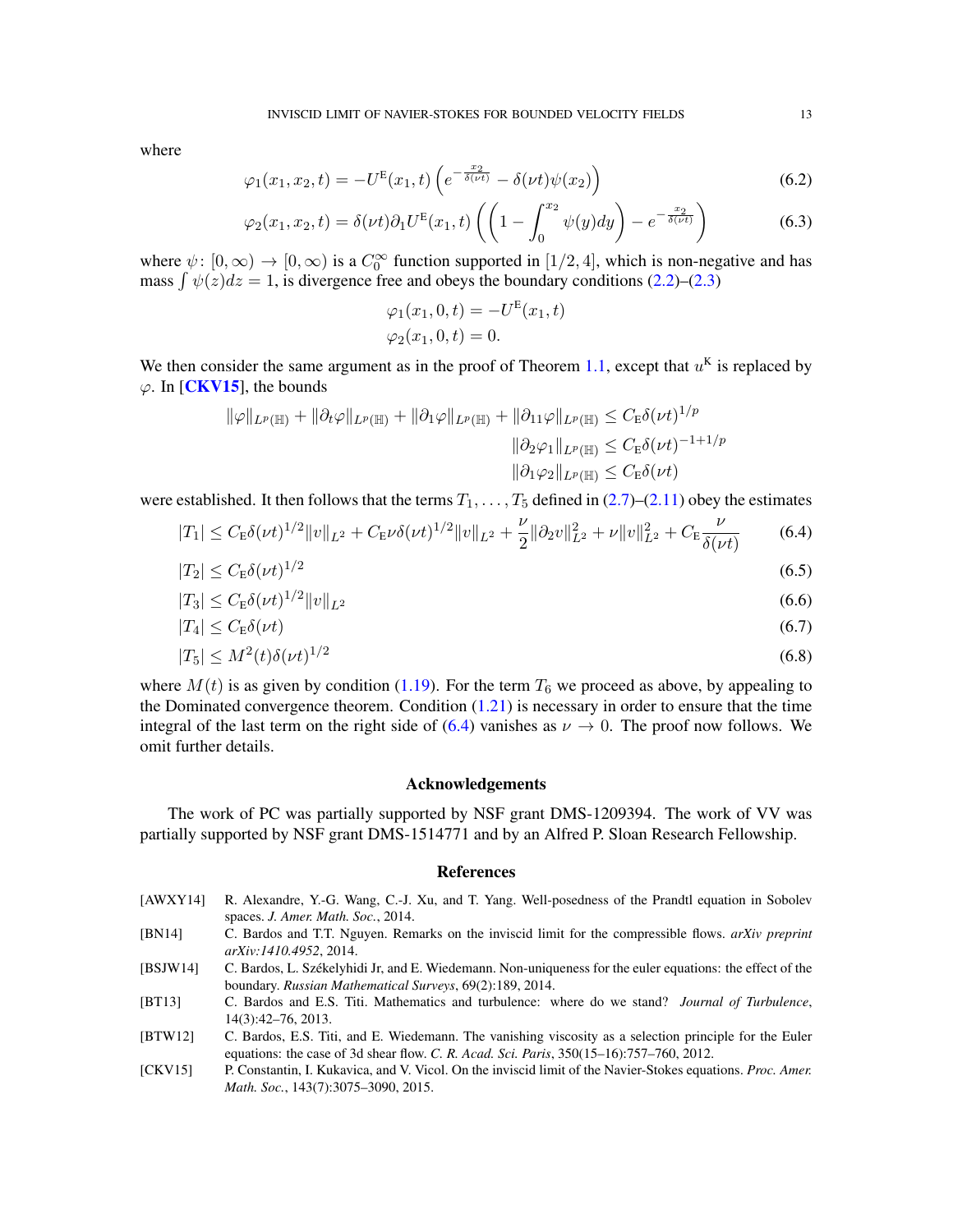- <span id="page-13-18"></span>[GGN14a] E. Grenier, Y. Guo, and T. Nguyen. Spectral instability of characteristic boundary layer flows. *arXiv:1406.3862*, 2014.
- <span id="page-13-16"></span>[GGN14b] E. Grenier, Y. Guo, and T. Nguyen. Spectral instability of symmetric shear flows in a two-dimensional channel. *arXiv:1402.1395*, 2014.
- <span id="page-13-17"></span>[GGN14c] E. Grenier, Y. Guo, and T. Nguyen. Spectral stability of Prandtl boundary layers: an overview. *arXiv:1406.4452*, 2014.
- <span id="page-13-26"></span>[GKLF<sup>+</sup>15] G.-M. Gie, J.P. Kelliher, M.C. Lopes Filho, H.J. Nussenzveig Lopes, and A.L. Mazzucato. The vanishing viscosity limit for some symmetric flows. *Preprint*, 2015.
- <span id="page-13-13"></span>[GN11] Y. Guo and T. Nguyen. A note on Prandtl boundary layers. *Comm. Pure Appl. Math.*, 64(10):1416–1438, 2011.
- <span id="page-13-4"></span>[GN14] Y. Guo and T. Nguyen. Prandtl boundary layer expansions of steady Navier-Stokes flows over a moving plate. *arXiv:1411.6984*, 2014.
- <span id="page-13-15"></span>[Gre00] E. Grenier. On the nonlinear instability of Euler and Prandtl equations. *Comm. Pure Appl. Math.*, 53(9):1067–1091, 2000.
- <span id="page-13-12"></span>[GVD10] D. Gérard-Varet and E. Dormy. On the ill-posedness of the Prandtl equation. *J. Amer. Math. Soc.*, 23(2):591–609, 2010.
- <span id="page-13-25"></span>[GVM13] D. Gérard-Varet and N. Masmoudi. Well-posedness for the Prandtl system without analyticity or monotonicity. *arXiv:1305.0221*, 2013.
- <span id="page-13-14"></span>[GVN12] D. Gérard-Varet and T. Nguyen. Remarks on the ill-posedness of the Prandtl equation. *Asymptotic Analysis*, 77:71–88, 2012.
- <span id="page-13-0"></span>[Kat84] T. Kato. Remarks on zero viscosity limit for nonstationary Navier-Stokes flows with boundary. In *Seminar on nonlinear partial differential equations (Berkeley, Calif., 1983)*, volume 2 of *Math. Sci. Res. Inst. Publ.*, pages 85–98. Springer, New York, 1984.
- <span id="page-13-1"></span>[Kel07] J.P. Kelliher. On Kato's conditions for vanishing viscosity. *Indiana Univ. Math. J.*, 56(4):1711–1721, 2007.
- <span id="page-13-2"></span>[Kel08] J.P. Kelliher. Vanishing viscosity and the accumulation of vorticity on the boundary. *Commun. Math. Sci.*, 6(4):869–880, 2008.
- <span id="page-13-10"></span>[Kel09] J.P. Kelliher. On the vanishing viscosity limit in a disk. *Math. Ann.*, 343(3):701–726, 2009.
- <span id="page-13-11"></span>[Kel14] J.P. Kelliher. Observations on the vanishing viscosity limit. *arXiv:1409.7716*, 2014.
- <span id="page-13-24"></span>[KMVW14] I. Kukavica, N. Masmoudi, V. Vicol, and T.K. Wong. On the local well-posedness of the Prandtl and the hydrostatic Euler equations with multiple monotonicity regions. *SIAM J. Math. Anal.*, 46(6):3865–3890, 2014.
- <span id="page-13-23"></span>[KV13] I. Kukavica and V. Vicol. On the local existence of analytic solutions to the Prandtl boundary layer equations. *Commun. Math. Sci.*, 11(1):269–292, 2013.
- <span id="page-13-22"></span>[LCS03] M.C. Lombardo, M. Cannone, and M. Sammartino. Well-posedness of the boundary layer equations. *SIAM J. Math. Anal.*, 35(4):987–1004 (electronic), 2003.
- <span id="page-13-7"></span>[LFMNL08] M.C. Lopes Filho, A.L. Mazzucato, and H.J. Nussenzveig Lopes. Vanishing viscosity limit for incompressible flow inside a rotating circle. *Phys. D*, 237(10-12):1324–1333, 2008.
- <span id="page-13-8"></span>[LFMNLT08] M.C. Lopes Filho, A.L. Mazzucato, H.J. Nussenzveig Lopes, and M. Taylor. Vanishing viscosity limits and boundary layers for circularly symmetric 2D flows. *Bull. Braz. Math. Soc. (N.S.)*, 39(4):471–513, 2008.
- <span id="page-13-5"></span>[LFNLTZ14] M.C. Lopes Filho, H.J. Nussenzveig Lopes, E.S. Titi, and A. Zang. Convergence of the 2d Euler-α to euler equations in the Dirichlet case: indifference to boundary layers. *arXiv:1403.5682*, 2014.
- <span id="page-13-6"></span>[Mae14] Y. Maekawa. On the inviscid limit problem of the vorticity equations for viscous incompressible flows in the half-plane. *Comm. Pure Appl. Math.*, 67(7):1045–1128, 2014.
- <span id="page-13-3"></span>[Mas98] N. Masmoudi. The Euler limit of the Navier-Stokes equations, and rotating fluids with boundary. *Arch. Rational Mech. Anal.*, 142(4):375–394, 1998.
- <span id="page-13-9"></span>[MT08] A. Mazzucato and M. Taylor. Vanishing viscosity plane parallel channel flow and related singular perturbation problems. *Anal. PDE*, 1(1):35–93, 2008.
- <span id="page-13-20"></span>[MW14] N. Masmoudi and T.K. Wong. Local-in-time existence and uniqueness of solutions to the Prandtl equations by energy methods. *arXiv:1206.3629, Comm. Pure Appl. Math.,*, 2014.
- <span id="page-13-19"></span>[Ole66] O.A. Oleĭnik. On the mathematical theory of boundary layer for an unsteady flow of incompressible fluid. *J. Appl. Math. Mech.*, 30:951–974 (1967), 1966.
- <span id="page-13-21"></span>[SC98a] M. Sammartino and R.E. Caflisch. Zero viscosity limit for analytic solutions, of the Navier-Stokes equation on a half-space. I. Existence for Euler and Prandtl equations. *Comm. Math. Phys.*, 192(2):433–461, 1998.